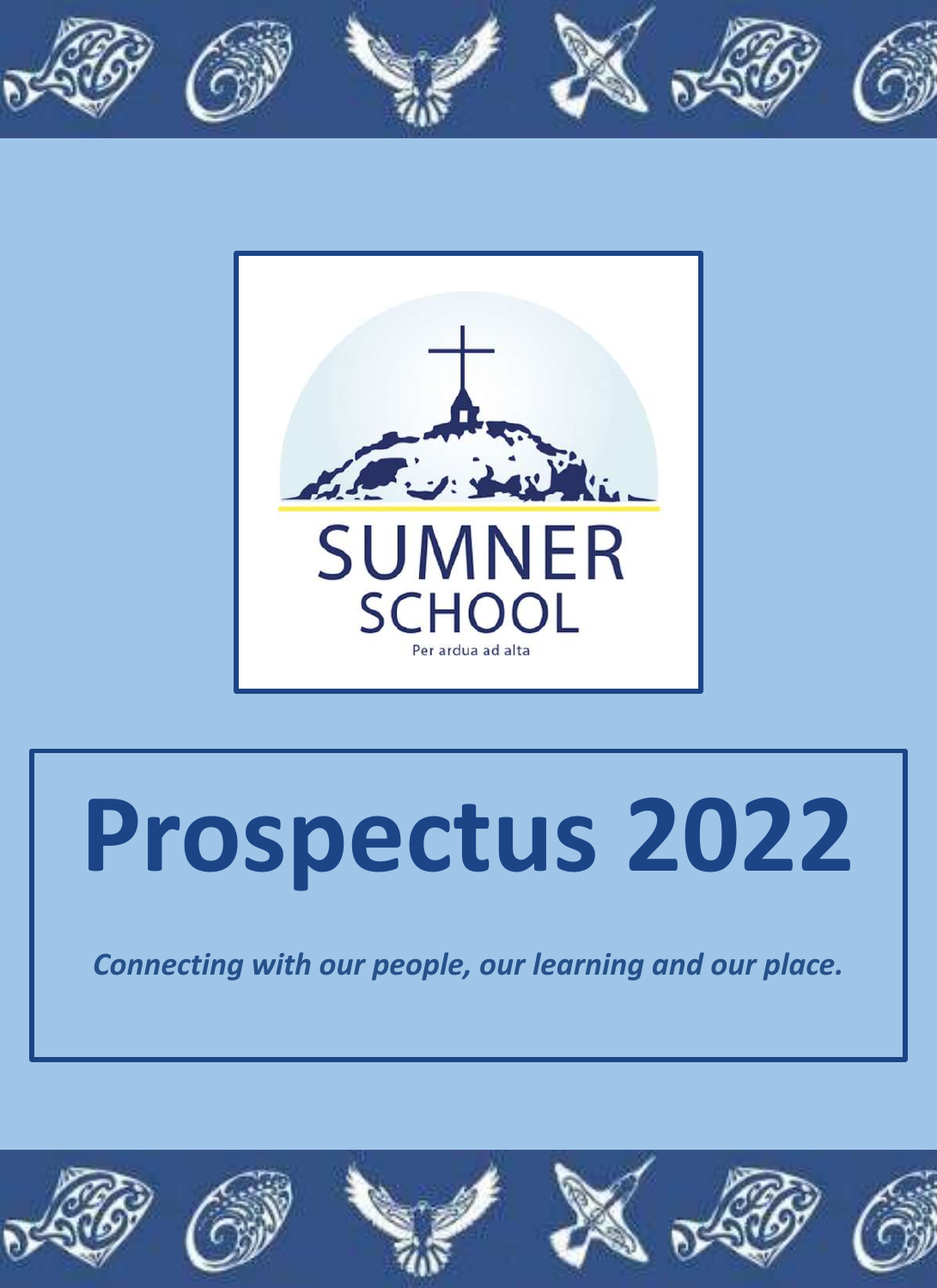







# **Nau mai, Haere Mai Welcome to Sumner School!**



## **Tena koutou katoa. Tenei te mihi atu ki a koutou,**

Greetings and a very warm welcome to Sumner School. My name is Anna Granger and it is my absolute privilege to be the Principal of Sumner School.

Sumner is a truly wonderful school. Our fantastic children, excellent staff and incredibly supportive community and Board of Trustees makes Sumner School a very special place to be. We are focused on providing the best possible learning outcomes we can for all of our students by ensuring that all we do is driven by our Vision of '*Connecting with our people, our learning and our pla***ce**'.

At Sumner School we hold a fundamental belief that all students (but especially ours) learn best when they are happy and actively engaged in the whole learning process. This is reflected in the extensive and high quality learning programmes and opportunities that we provide at Sumner School, which not only meet our learners' needs, but also harnesses their strengths, interests and future aspirations.

We are also passionate about the importance of wellbeing and Character Education within our school, believing that we are perfectly positioned to provide the positive reinforcement needed to educate our students' minds, but also their hearts. At Sumner School we believe that by the end of their time with us, our students need to have a solid platform to continue to build upon their learning, and also be equipped with the necessary Positive Education tools in order to 'choose to flourish'.

I hope your time with us will be an incredible one and I look forward to you joining our very special school and Whānau.

Ngā mihi nui

**Anna Granger Principal**

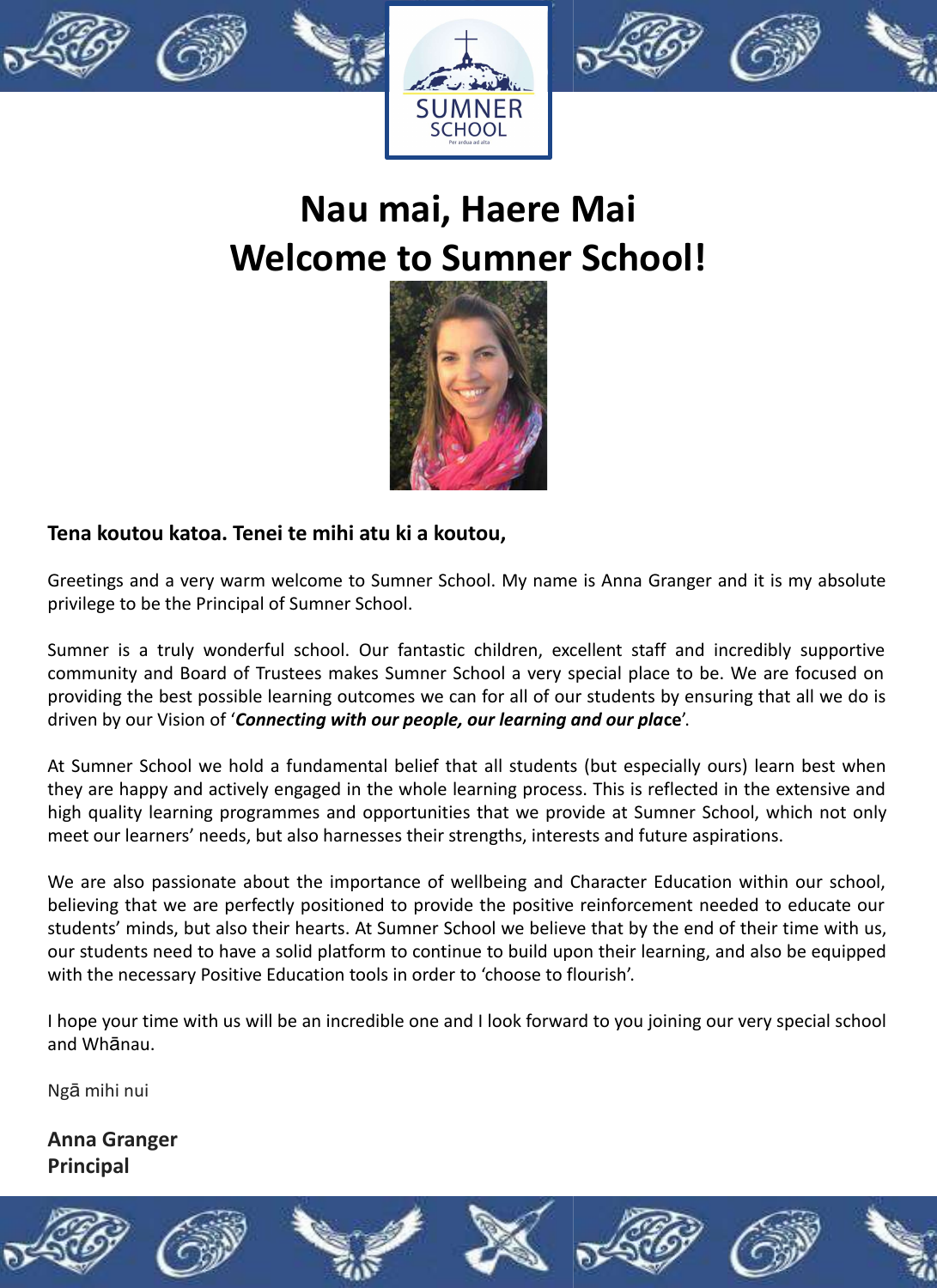







# **Tūrangawaewae - Our standing place**

|                                               | T 7                                    |                                                                                   |                                      |
|-----------------------------------------------|----------------------------------------|-----------------------------------------------------------------------------------|--------------------------------------|
| Rapanui<br>Shag Rock                          | <b>Tuawera</b><br>Cave Rock            | <b>Te Onepoto</b><br>Taylor's Mistake                                             | Awaroa<br><b>Godley Head</b>         |
| Ahakoa he iti, he<br>pounamu.                 | Ka ora pea i a koe, ka<br>ora i au.    | Haere, mahi kai māu,<br>ka whati te tai, ka<br>pao te tõrea.                      | Mā te huruhuru te<br>manu ka rere.   |
| Despite being small, it<br>is of great value. | We are all important<br>to each other. | Go, get food for<br>yourself; the tide<br>ebbs, and the<br>Oystercatcher strikes. | Feathers enable the<br>birds to fly. |

A cultural narrative recognises the historical relationship between an area and its Mana Whenua. It describes what is unique about the place and the people your school is part of, and it helps build a common understanding of heritage, traditional and cultural connections, and values.

Our Cultural Narrative was written by a group of Years 3-8 students in consultation with Mana Whenua following a school-wide inquiry about Tūrangawaewae (our standing place). It recognises the importance Sumner (Ōhikaparuparu - Matuku takotako) had to Māori as a place to gather kaimoana (sea food).

Ōhikaparuparu is the name for the coastal area that the Sumner township sits on. A loose translation of the name is 'place where you may fall in mud'. The name is a warning to people that despite the variety of resources and abundance of flora and fauna in the area, if one was not constantly alert and aware of their surroundings, particularly the tides, they could get stuck in the mud flats.

Our four learning teams, Rapanui, Tuawera, Te Onepoto and Awaroa get their names from the four key landmarks that were used by Māori to identify different areas for gathering kaimoana. Rapanui (Years 0-2) was the entrance point to the fishing grounds and as such is the starting point for our ākonga (learners) as they enter our school.

As our ākonga navigate their way through the school they are guided through the landmarks of Rapanui (Years 0-2), Tuawera (Years 3&4), Te Onepoto (Years 5&6) and conclude their journey at Awaroa (Years 7&8) the highest of the landmarks where they can look out on the wider world just as Māori have done for generations.

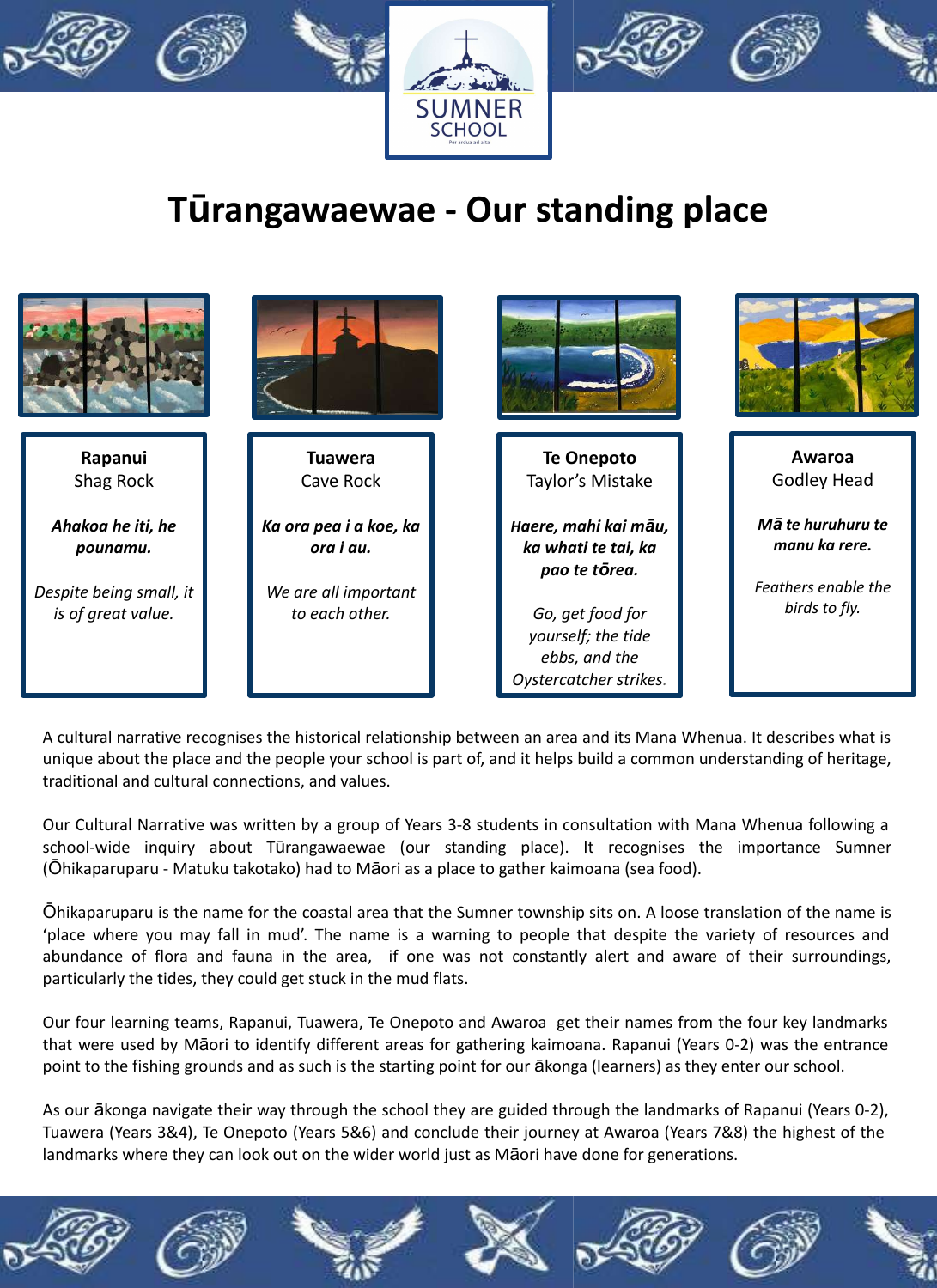





# **Our Mission Statement**

## **Mission Statement embraced by our staff and our Board of Trustees**

## *Nurturing character and empowering learners to navigate their world.*

Our Turangawaewae and Cultural Narrative talks of the importance of Rapanui, Tuawera, Te Onepoto and Awaroa. These enduring landmarks and places of deep significance for local iwi acted as signposts, skillfully guiding and pointing them in the direction so that they could locate places that were abundant with kaimoana and other valuable resources.

As our ākonga navigate their way through our kura they gather resources for growth and learning. We use our understanding of our learners and their unique Character Strengths to carefully guide them through the landmarks of Rapanui, Tuawera, Te Onepoto and Awaroa; the highest of the landmarks where they can look out on the wider world while feeling empowered as learners and deeply connected to the whenua (land) beneath them.



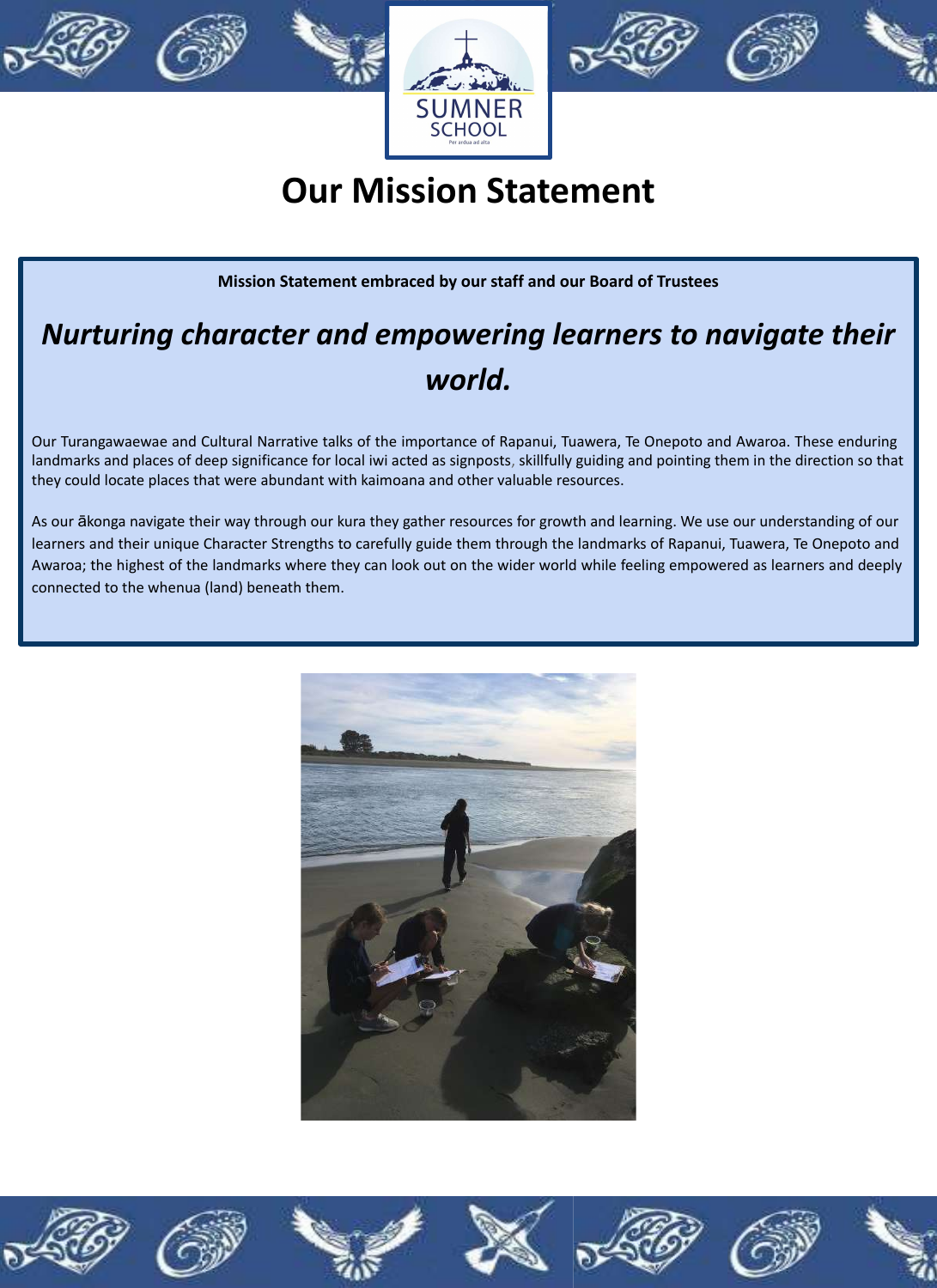





# **Our Vision for Teaching and Learning**



At Sumner school everything we do is underpinned by the importance of forming strong relationships and utilising our unique location to deliver a high quality education to our school whānau.

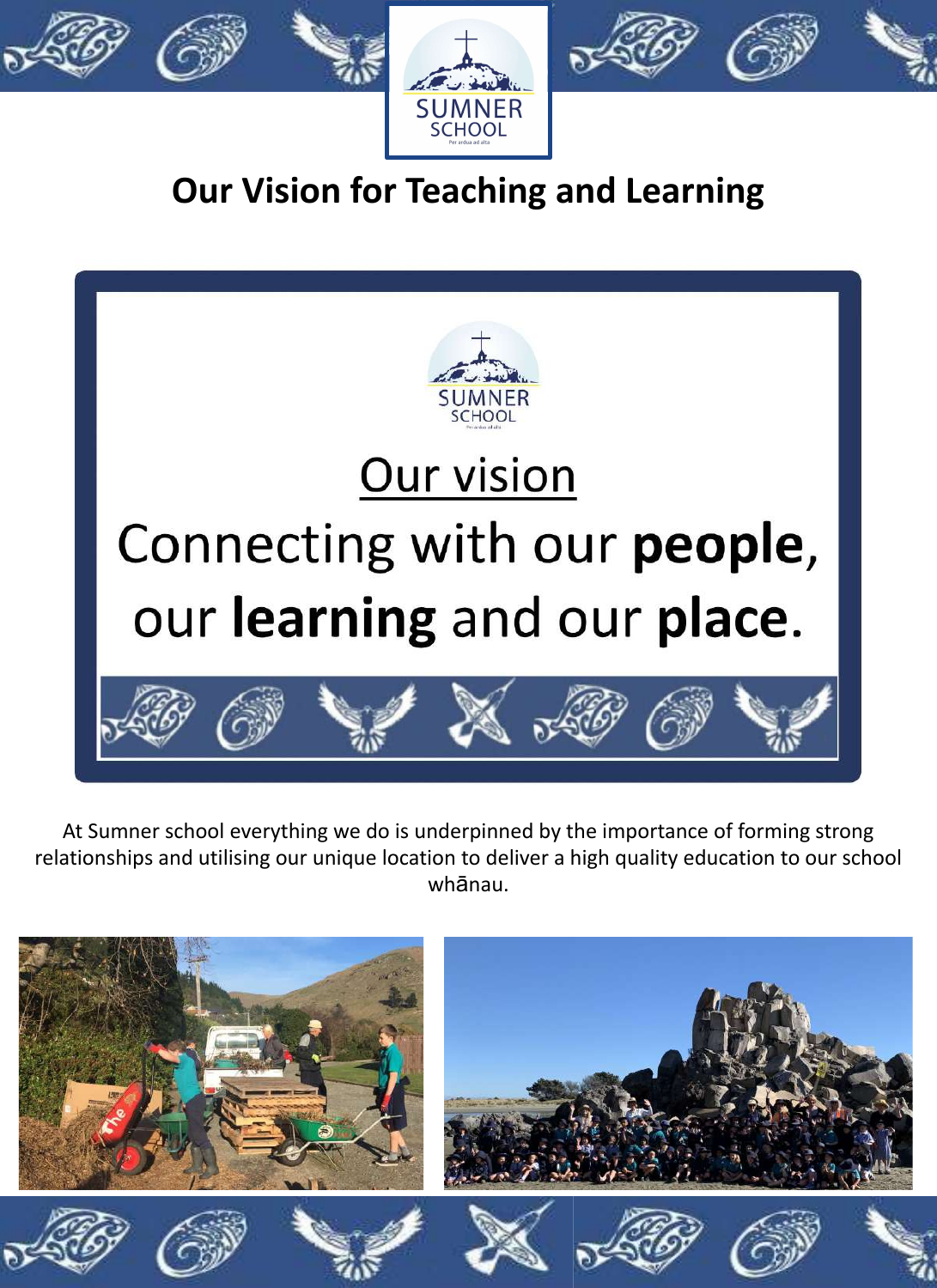







# **Our Values**

At Sumner School our three values of **Whanaungatanga, Mōhiotanga** and **Kaitiakitanga** as stepping stones to achieving our vision.



**Whanaungatanga**

*The Māori value of Whanaungatanga is all about developing and maintaining respectful connections and networks with people. This value has whānau (family) at its centre. At Sumner School we understand this as developing a school whānau that actively works to develop and foster respectful relationships.* 

At Sumner School we will **respect**, foster and maintain important **relationships** within our kura, community and iwi.

## **Mōhiotanga**



*The Māori value of Mōhiotanga is all about growing knowledge and understanding, and raising awareness and insight. This value focuses on our learning and the value we place on the learning process. Learning is not just about the end product, it is about the pathway that gets us there.* 

As ākonga we are immersed in new **learning** opportunities and will work to develop our **knowledge**, **understanding** and awareness of ourselves as **lifelong learners**.



**Kaitiakitanga**

*The Māori value of Kaitiakitanga is all about developing an understanding of our local environment and working actively to look after and protect it. At Sumner School we relate this to both our school environment and also the incredible local environment we are lucky to have on our doorstep.* 

At Sumner School we are dedicated to working as **guardians of our place** to **actively protect** its people, environment, knowledge, culture and language.











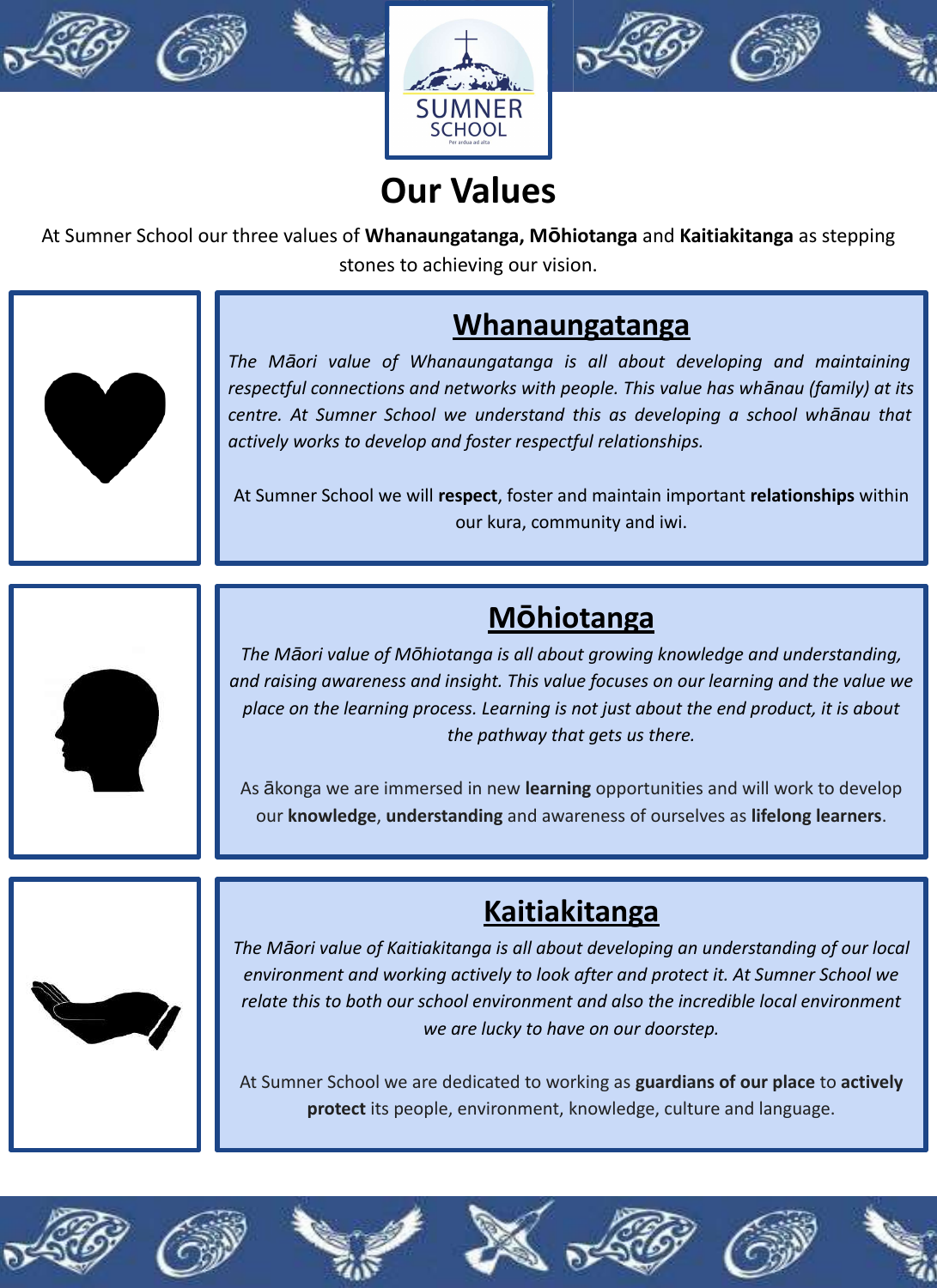







# **Our Graduate Profile**



## **Whanaungatanga**

At Sumner School we will **respect**, foster and maintain important **relationships** within our kura, community and iwi.

## **What does this value look like in our school?**

By the time our Year 8 Awaroa ākonga leave us they will;

- $\bigstar$  Have built strong relationships with friends, family and the wider Sumner community
- $\star$  Communicate respectfully and effectively in written and oral form
- $\star$  Show tolerance, empathy and kindness in their interactions
- $\star$  Be confident in sharing their point of view and thinking
- ★ Embrace Te Reo Māori and understand the tikanga connected to Ngāi Tahu
- $\bigstar$  Understand the importance of reciprocity in relationships
- Know the importance of tuakana teina Relationships fostered between our oldest and youngest children.







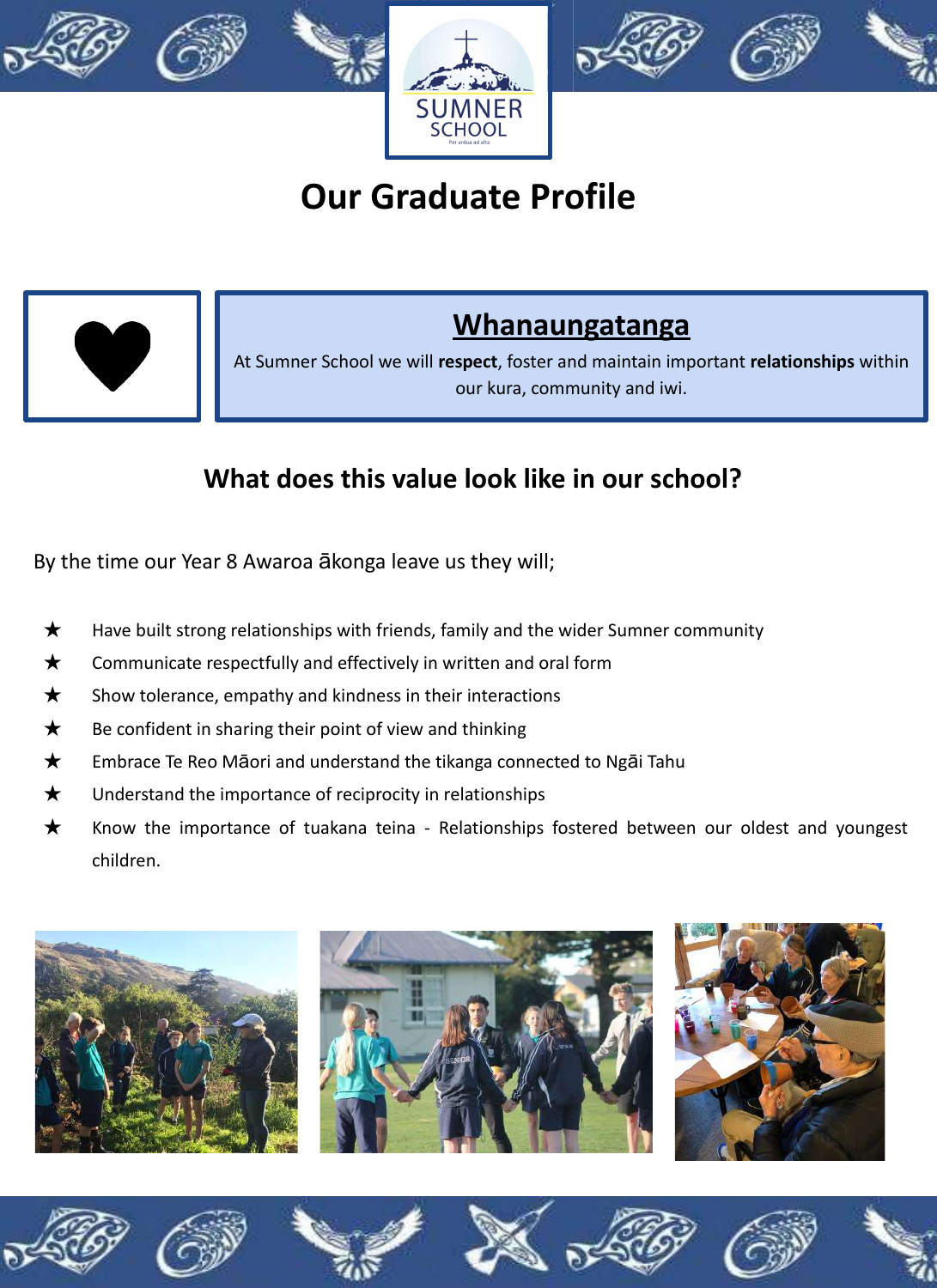







# **Our Graduate Profile**



## **Mōhiotanga**

As ākonga we are immersed in new **learning** opportunities and will work to develop our **knowledge**, **understanding** and awareness of ourselves as **lifelong learners**.

## **What does this value look like in our school?**

By the time our Year 8 Awaroa ākonga leave us they will;

- ★ Have strong foundations in reading, writing, maths and science
- $\bigstar$  Be able to question ideas and think critically
- $\star$  Show resilience and grit in their learning
- $\bigstar$  Be able to collaborate effectively with others, and also work independently
- $\star$  Be able to set personal learning goals and self manage their learning
- $\star$  Use digital tools effectively to enhance and share their learning
- $\bigstar$  Know where they are on their learning pathway and what they need to do next in order to continue their own progress
- Feel empowered and excited to continue their learning at High School.
- Have experienced a variety of learning opportunities to enrich our curriculum which include, STEM, The Arts, sports, environmental education and Education Outside The Classroom.





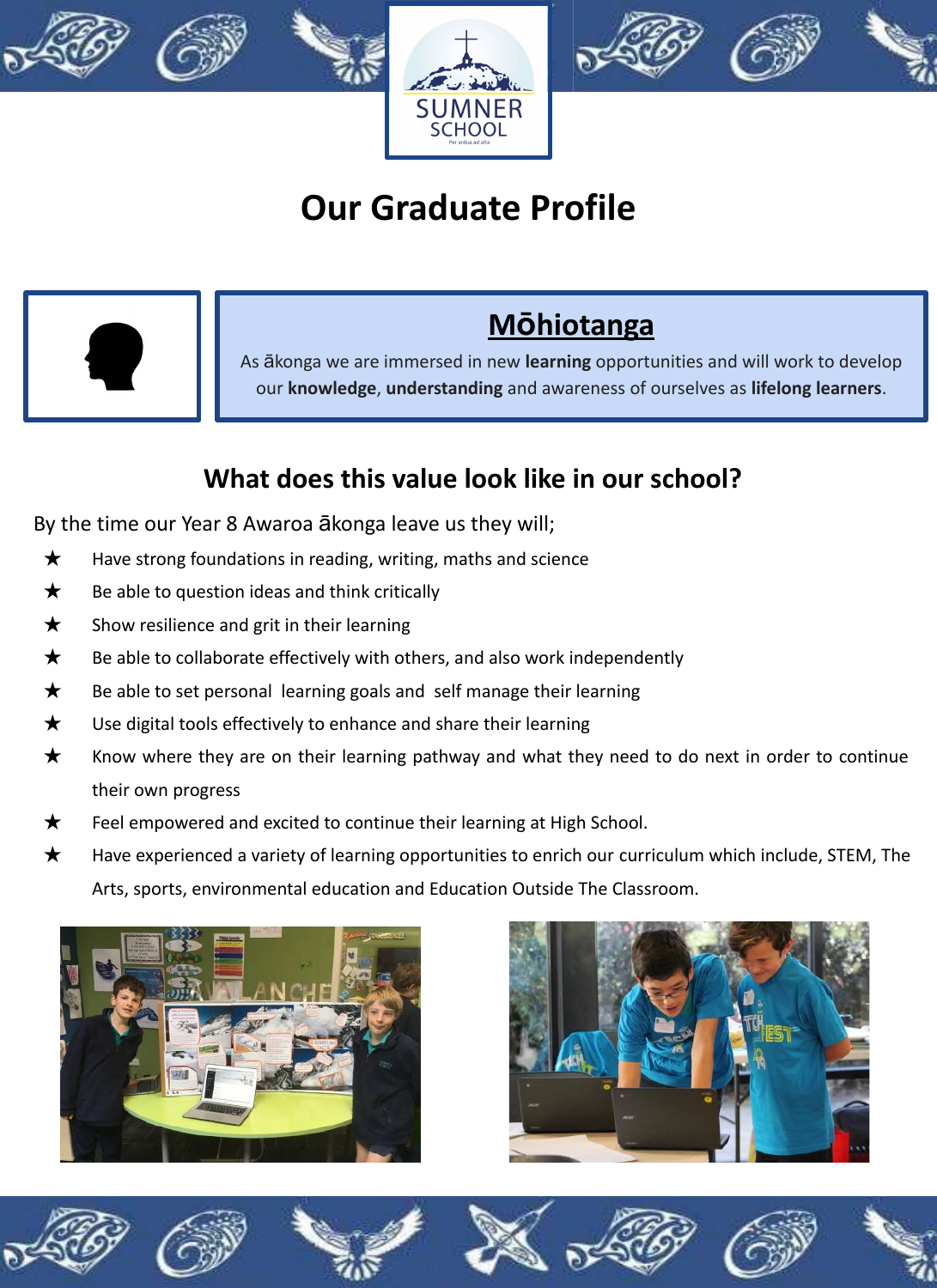







# **Our Graduate Profile**



## **Kaitiakitanga**

At Sumner School we are dedicated to working as **guardians of our place** to **actively protect** its people, environment, knowledge, culture and language

## **What does this value look like in our school?**

By the time our Year 8 Awaroa ākonga leave us they will;

- ★ Understand that they are kaitiaki (guardians) of Sumner School and their local environment
- $\star$  Appreciate and understand the opportunities and needs facing their community and how it can benefit their learning
- ★ Demonstrate agency in their learning by initiating self directed learning opportunities that serves to protect their place
- ★ Have successfully made links with our community and the wider world which grow authentic reciprocal connections
- Share their learning effectively to enable other ākonga to continue the mahi (work) that has been started and is important to our place.







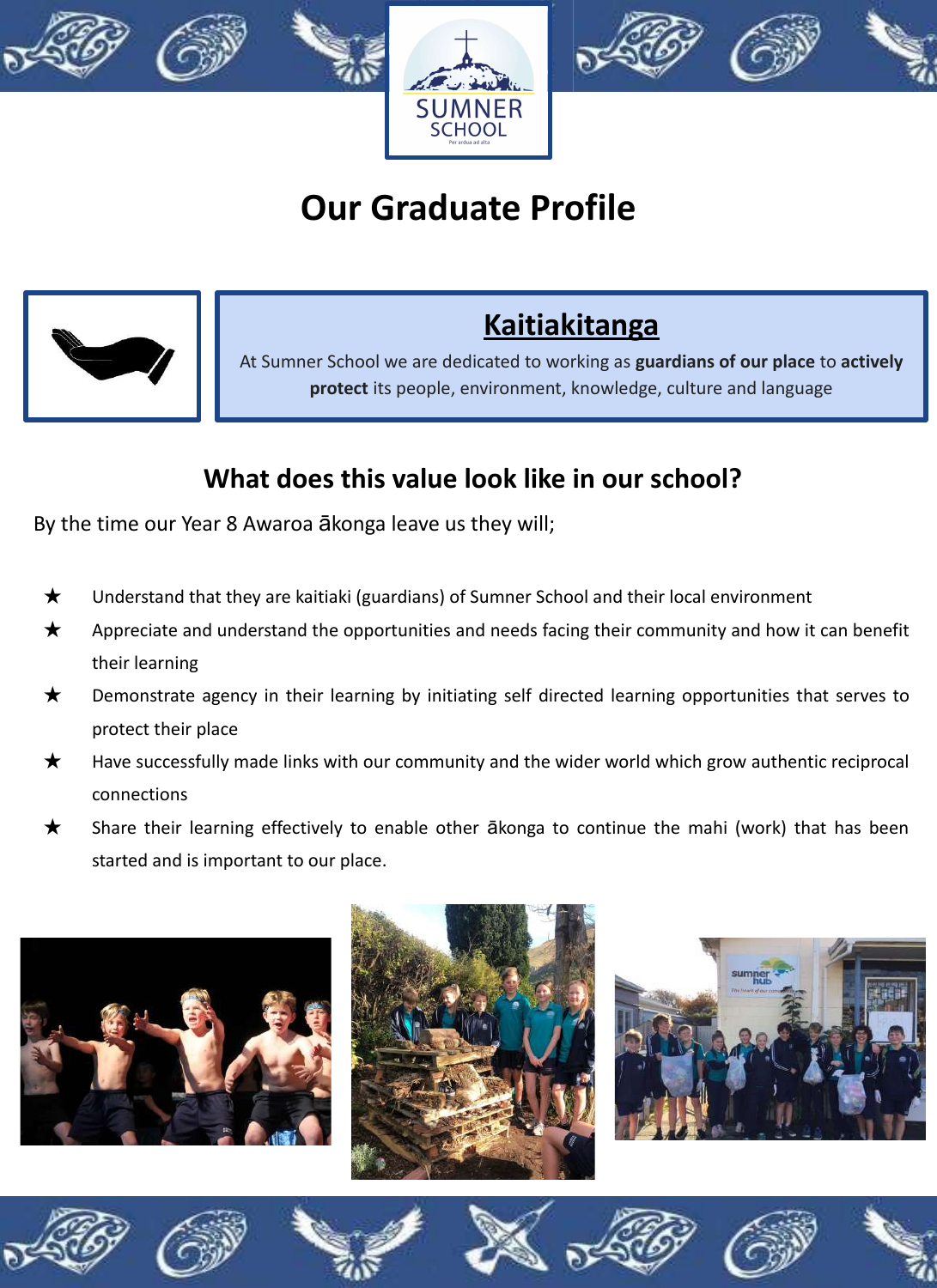







# **School Structure 2022**

**Principal** - Anna Granger **Associate Principal** - Tim Lowe **Deputy Principal** - Rebecca Power

| Rapanui - Years 0-2<br><b>Team Leader - Hannah Bennion</b> |                                                                   |                         |
|------------------------------------------------------------|-------------------------------------------------------------------|-------------------------|
| Room                                                       | Teacher                                                           | <b>Year Level</b>       |
| $\mathbf{1}$                                               | Room opening Later in 2022                                        | Years 0 and 1           |
| $\overline{2}$                                             | Bridget Scoular (Room opening start of Term 2, 2022)              | Years 0 and 1           |
| 3                                                          | Hannah Bennion                                                    | Years 0 and 1           |
| 4                                                          | Rachel Todd                                                       | Years 1 and 2           |
| 5                                                          | Andrea McKendry (On leave Term 1 - Covered by Bridget<br>Scoular) | Years 1 and 2           |
| 6                                                          | Emma Williamson                                                   | Years 1 and 2           |
|                                                            | Johanni Gilmore                                                   | <b>Reading Recovery</b> |



| Tuawera - Years 3 and 4<br><b>Team Leader - Rebecca Power</b> |                                 |                   |
|---------------------------------------------------------------|---------------------------------|-------------------|
| Room                                                          | <b>Teacher</b>                  | <b>Year Level</b> |
| 9                                                             | Rachel Kahi                     | Years 3 and 4     |
| 10                                                            | Jo Covell-Burger                | Years 3 and 4     |
| 11                                                            | Rebecca Power and Hannah Smaill | Years 3 and 4     |
| 12                                                            | George Hart                     | Years 3 and 4     |















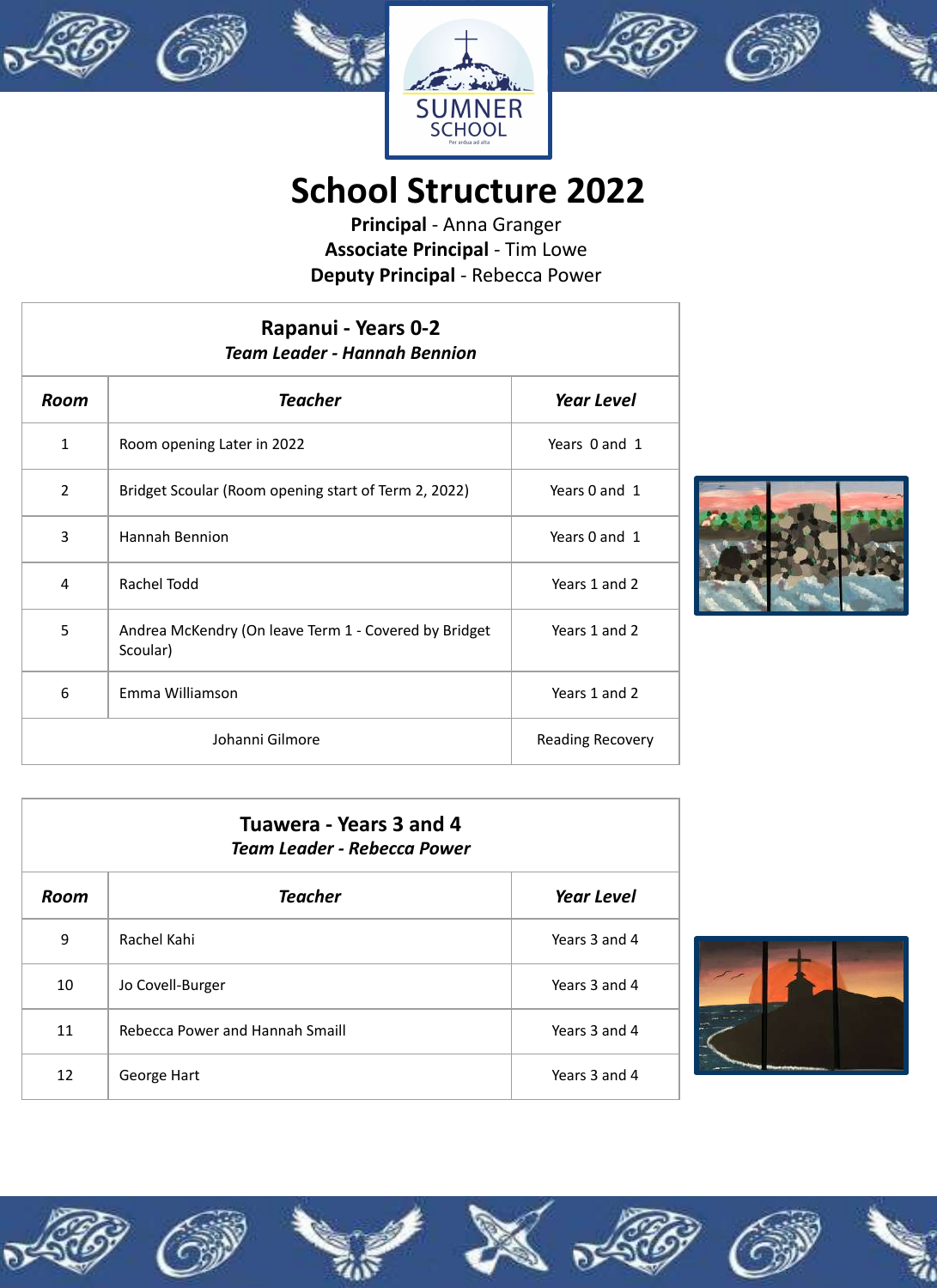



# **School Structure 2022**

| Te Onepoto - Years 5 and 6<br>Team Leader - Natasha Fraser |                                  |                   |
|------------------------------------------------------------|----------------------------------|-------------------|
| Room                                                       | Teacher                          | <b>Year Level</b> |
| 13                                                         | Robyn Lean                       | Years 5 and 6     |
| 14                                                         | Vanessa Kearns and Grace Shearer | Years 5 and 6     |
| 15                                                         | Natasha Fraser                   | Years 5 and 6     |
| 16                                                         | Kim Wilson                       | Years 5 and 6     |



| Awaroa - Years 7 and 8<br><b>Team Leader - Mr Daniels</b> |                       |                   |
|-----------------------------------------------------------|-----------------------|-------------------|
| Room                                                      | <b>Teacher</b>        | <b>Year Level</b> |
| 17                                                        | <b>Gwen Vine</b>      | Years 7 and 8     |
| 18                                                        | <b>Andrew Daniels</b> | Years 7 and 8     |
| 19<br>Melanie Bradley                                     |                       | Years 7 and 8     |
| Awaroa Core Learning Teacher - Jen Smyth                  |                       | Years 7 and 8     |



| <b>Business Manager - Sue Stevens</b> | <b>Administration</b> - Deborah Haggerty |
|---------------------------------------|------------------------------------------|
| <b>Caretaker</b> - Trevor Heslop      | Librarian - Yvonne Hall                  |

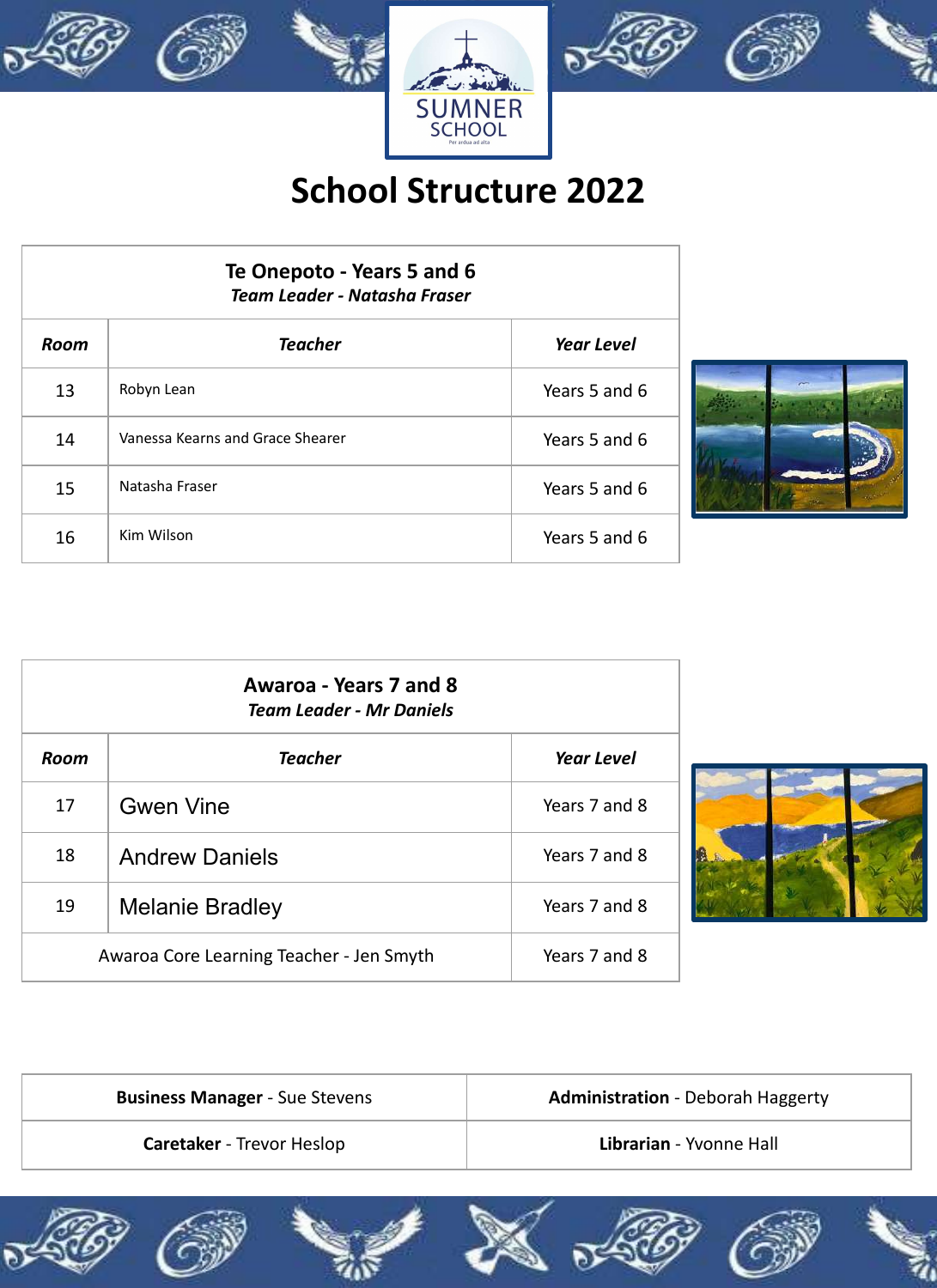







## **Our Curriculum**



Full Curriculum available on request or on our website

Our Curriculum has been developed as a result of consultation with our community and students during our revisioning process, and through intensive professional development by staff over a two year period. It is designed to give guidance about how our local curriculum is to be delivered at our school.

## **What is the curriculum?**

We define the curriculum as all the learning opportunities that take place within the school. These can take many forms and occur in different contexts.

The driver for all teaching and learning at our school is our *Vision for Teaching and Learning.* It encapsulates what is important to our community and provides a framework for our teachers to develop learning opportunities for our children.

Integral to these learning opportunities are the *principles, values, key competencies* and *learning areas* as outlined in the New Zealand Curriculum (NZC). Our local school-based curriculum gives specific guidelines about how these curriculum components will be actively encouraged and explored within our unique school context.

At Sumner School we consider the New Zealand Curriculum to be a core document for the planning and implementation of learning programmes. Our curriculum works in conjunction with other supporting documents, including our school Charter, Strategic Plan, annual plan and school wide policies and procedures.

Like Rapanui, Tuawera, Te Onepoto and Awaroa, our curriculum is built on strong foundations. All learning experiences start with our Mission and Vision at the centre, but also incorporate the NZC principles, key competencies, values and meaningful assessment practices. This is achieved in our unique community context.

By doing this we believe that our students will leave Sumner School being self, socially and culturally aware. They will express strong values, have well-developed numeracy and literacy skills and be active 21st Century learners.

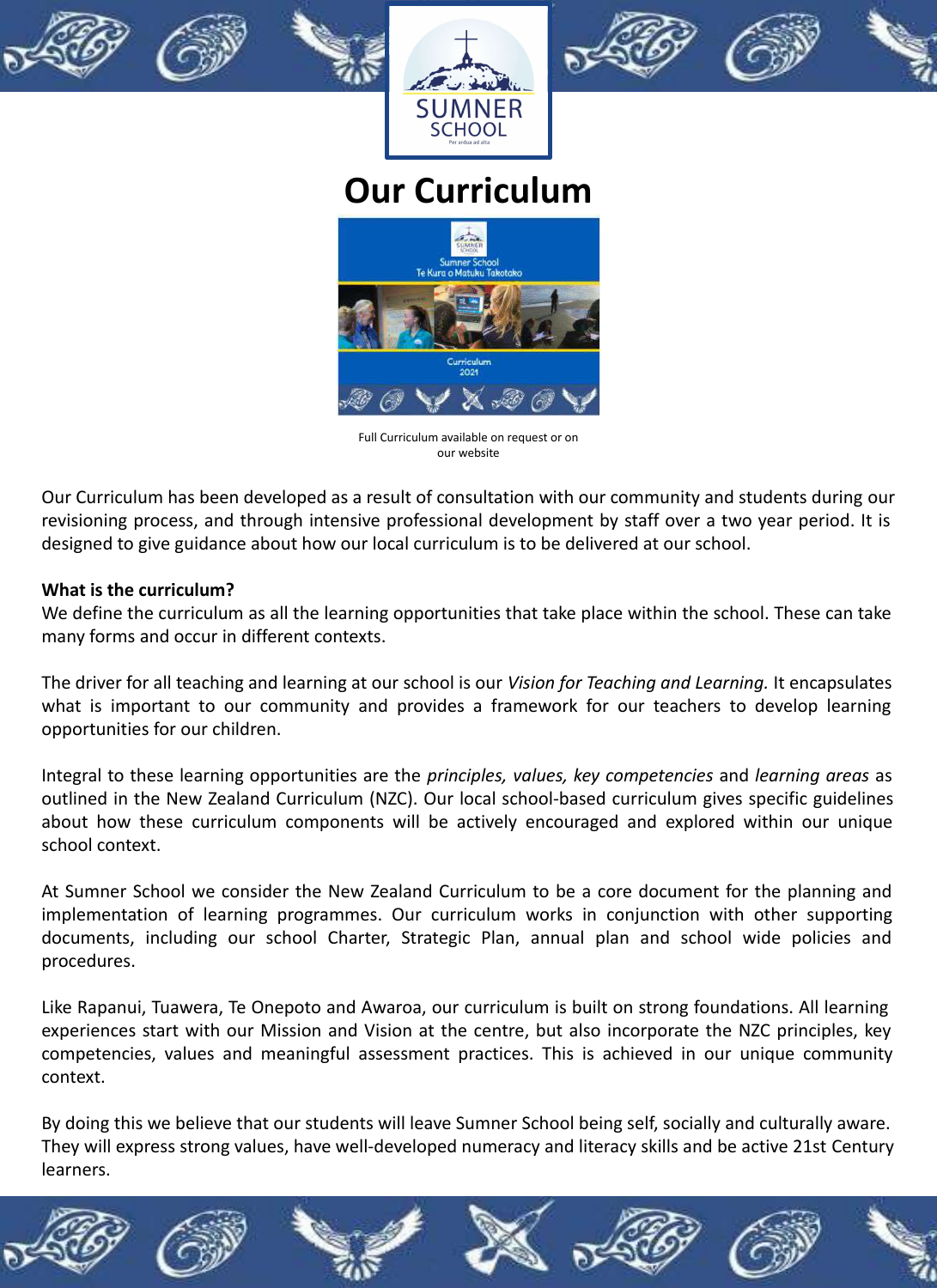







# **Our Concept Based Curriculum**

Our Concept Based curriculum is driven by 'Big Ideas' rather than subject specific content. Its horizontal connectedness allows for a seamless integration across learning areas. This means that we will be engaged in inquiries that lead our learners to consider the context in which they will *use* their learning. The concept based learning approach ultimately elevates 'real world' meaning and the application and transference of curriculum content, knowledge and skills from within the classroom to the real world. This transference ensures that we are supporting our learners to become future focused critical thinkers who communicate and collaborate effectively and are creative in their approach to solving problems.

We deliver our Concept Based Curriculum using the Manaiakalani model of:

# Learn - Create - Share

During this process, we will co-construct rich and authentic concepts to explore. It is important to note that the use of concepts are not intended to replace the teaching of curriculum content but instead provide a context for learning. Our learners will then have the opportunity to apply their learning through a Project Based approach in a **creative** way to answer a key question. This new learning will then be **shared** with an audience in order to provide an opportunity for our learners to be connected to the wider world.



















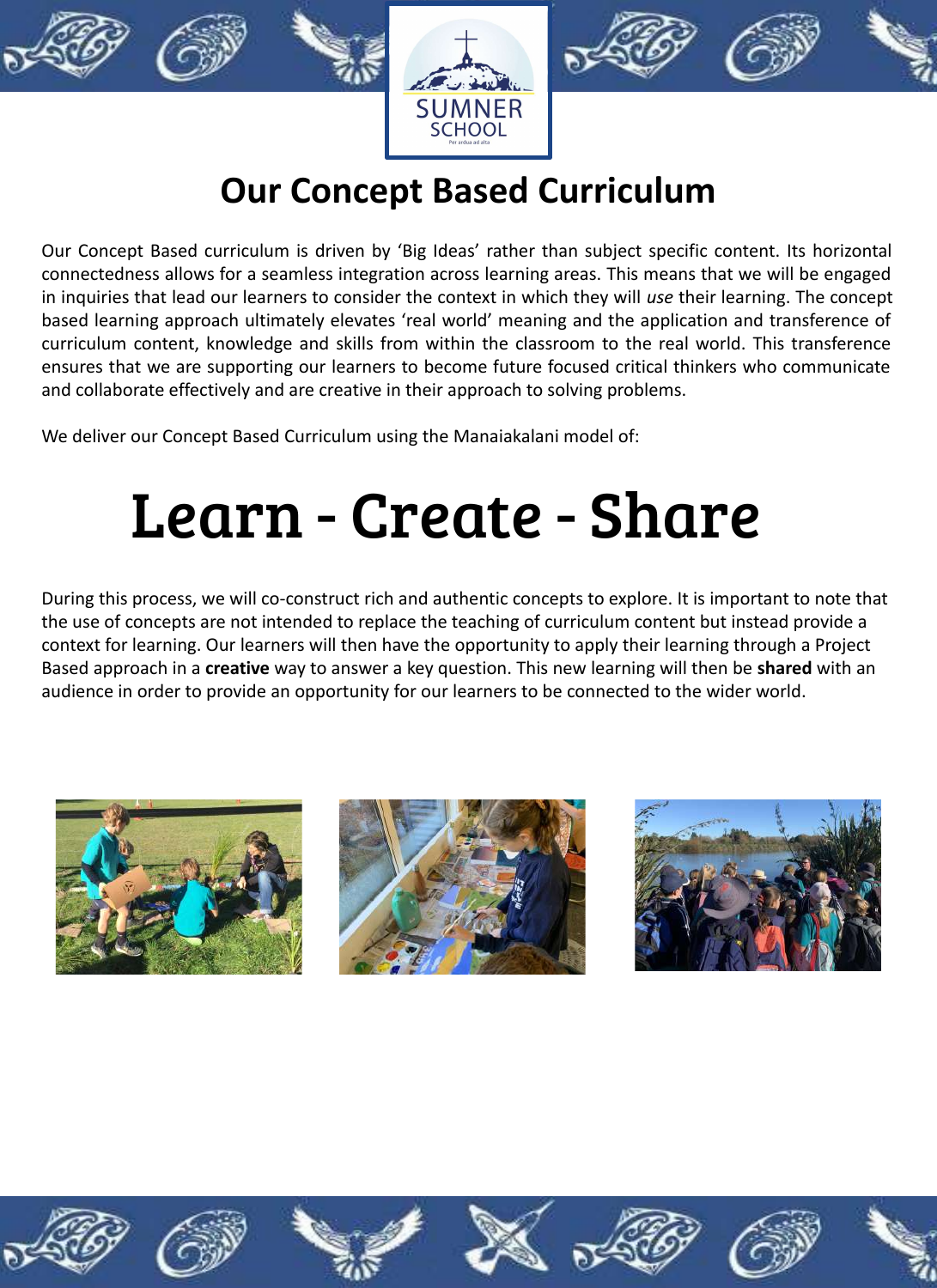







# **Our wave of Inquiry Learning**

We hold a fundamental belief that our students learn best when they are actively engaged in the whole learning process. Our Concept Based Curriculum is driven by curiosity and questions raised by our students. Equally importantly it also allows our students the opportunity to lead their own learning, while being supported by our teachers. This happens successfully by using our Wave of Inquiry Learning.

Our wave provides a scaffold for our students so that they can successfully navigate their learning pathway. This is underpinned by our understanding of the Learn, Create, Share model.

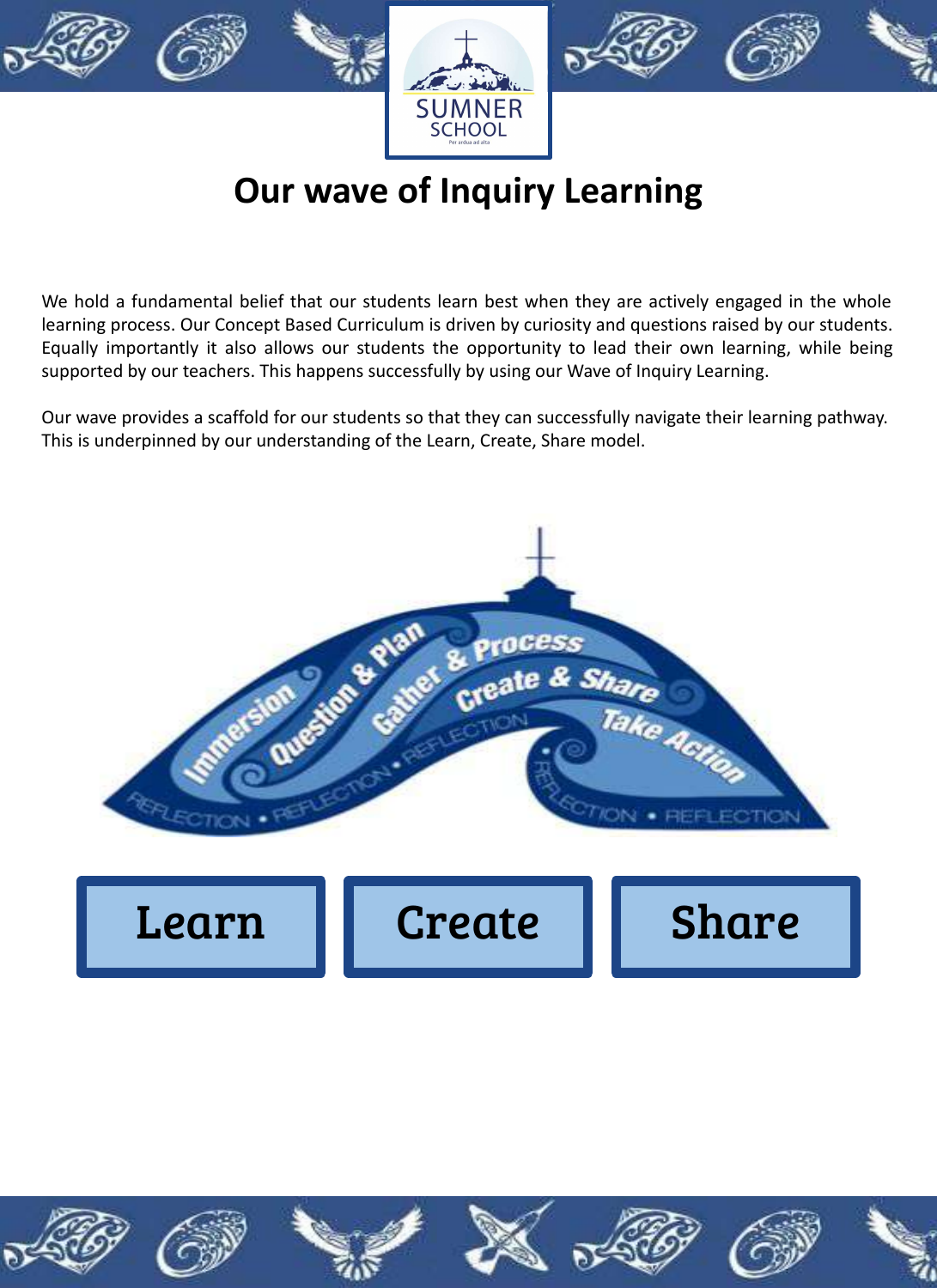







# **Positive Education**

At Sumner School all that we do is seen through the lense of Positive Education. Positive Education focuses around the development of educational environments, such as ours, that allow students the opportunity to engage in high quality learning programmes, but which also promotes the knowledge and skills that young people need to develop their own and others' wellbeing. Schools and communities that have continued to use this approach around the world have seen decreased depression levels in their young people and have positively affected their wellbeing and happiness, providing them with the tools and skills needed to navigate difficulties they may face.

At Sumner School we are dedicated to educating our students hearts as well as their minds. We fundamentally believe that Positive Education provides us with the tool to be able to do this. Our school culture is built upon the foundations of caring, open and trusting relationships. We use these foundations to bring together the science of positive psychology to encourage and support individuals and the community to flourish and thrive. We focus on specific skills that assist students to strengthen their relationships, build positive emotions, enhance personal resilience, promote mindfulness and encourage a healthy lifestyle.

The International Positive Education (IPEN) Double Helix demonstrates our belief that for our students to be successful we need to not only ensure we are maximising their academic potential, but also that we are developing their understanding of Character Strengths and wellbeing, which are intrinsically valuable and contribute to a variety of positive life outcomes.















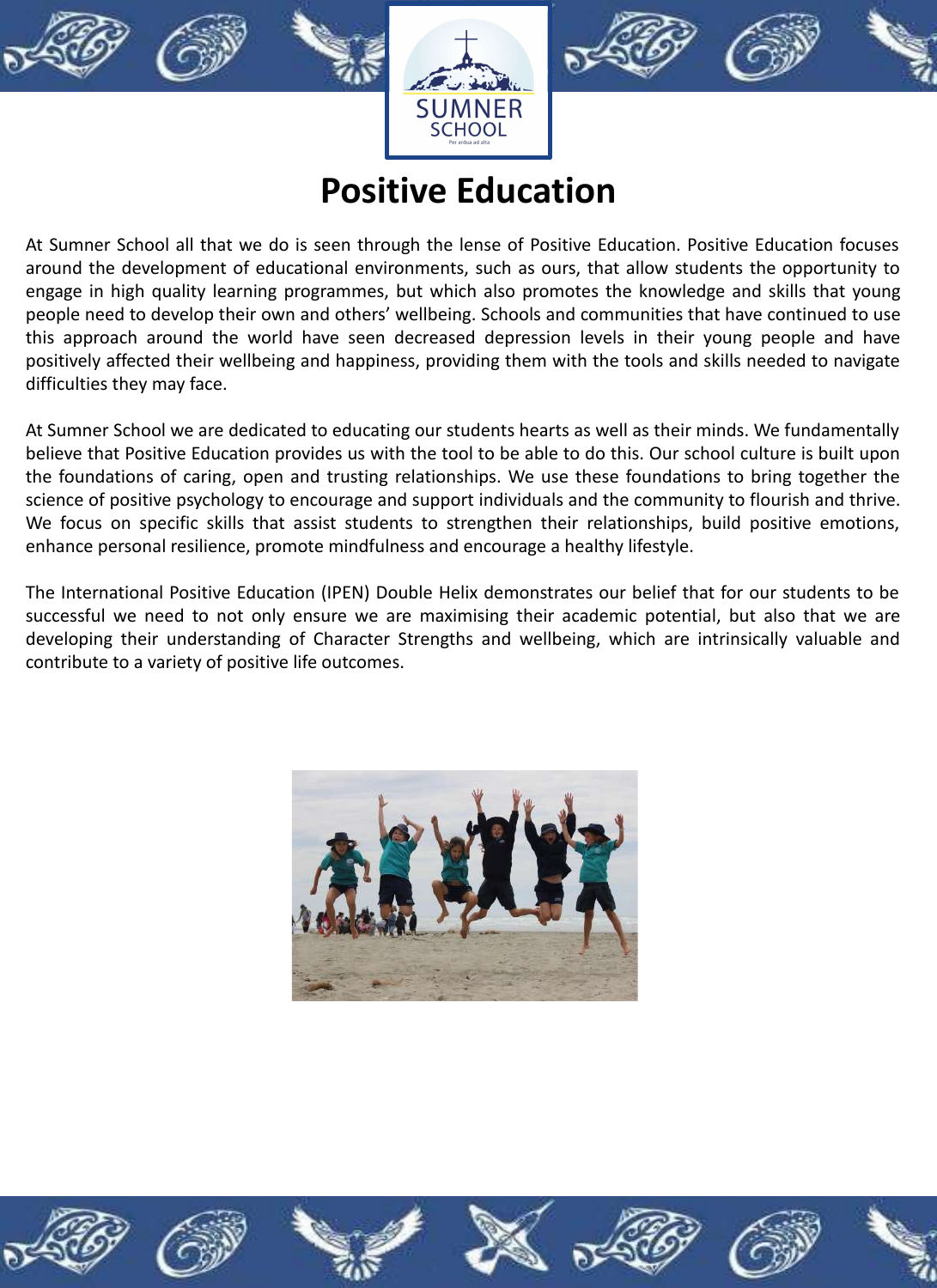

# **Character Education - because character really does matter!**

At Sumner School we use Character Education to enable our students to learn about their Character Strengths. As the Values In Action (VIA) Institute explain, 'Character Strengths are the positive parts of your personality that impact how you think, feel and behave and are the keys to you being your best self'.

By using the language of Character Strengths with our students we are able to support them in understanding their feelings, building friendships and restoring relationships when they have broken down. We value and celebrate the diverse character strengths that enable our students to flourish.

We use this framework to spot strengths in our students and to celebrate and foster diversity within our students, whānau and community.



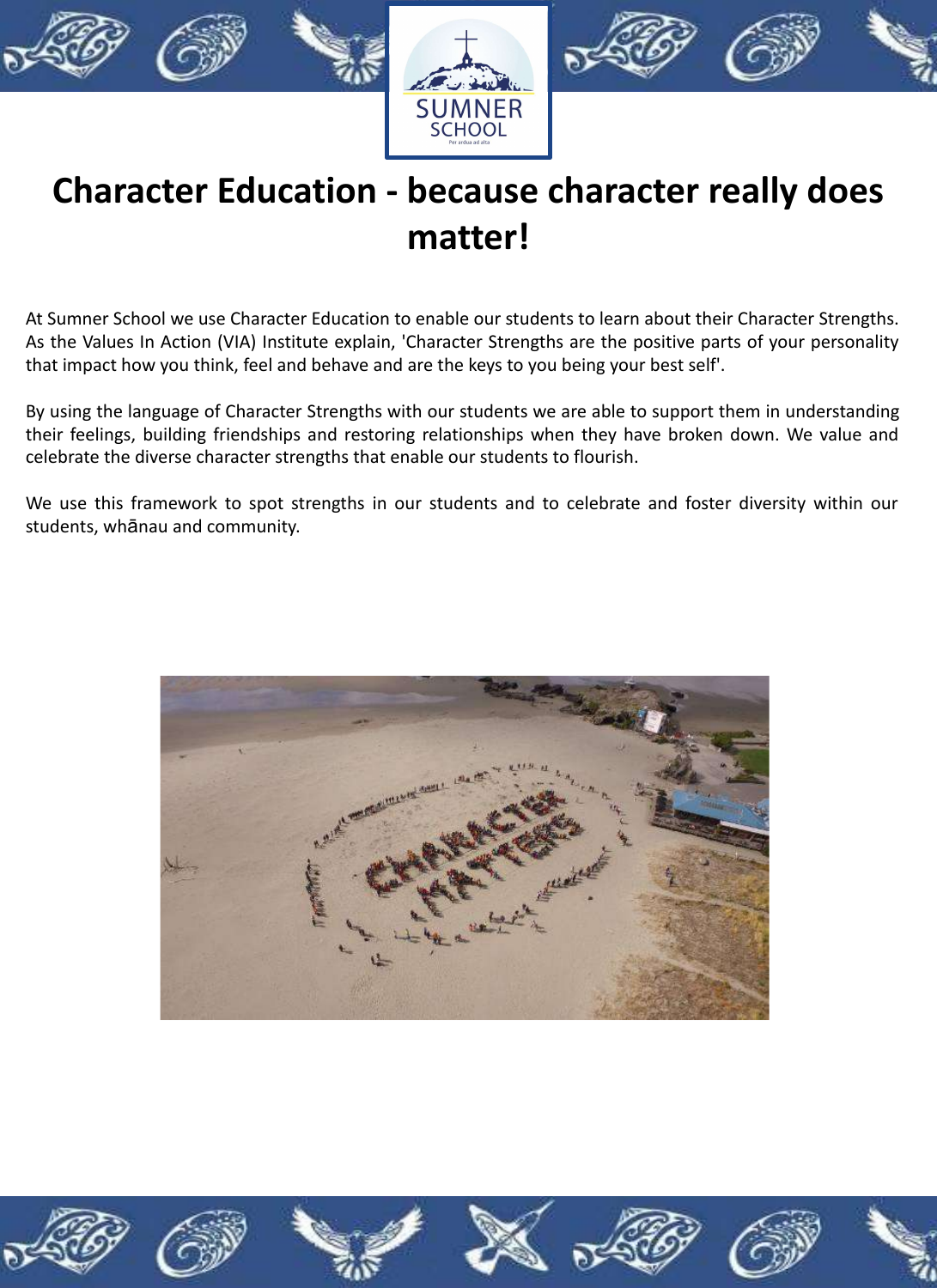







# **Learning Support**

We believe every student has the right to achieve success and make progress at school, regardless of their ability. Every student with special education needs also has the right to receive extra support to ensure that they meet their full potential.

At Sumner School teachers plan programmes and strategies to cater for the individual needs of the students in their class. A student who is not achieving success may be offered extra support by the school.

Classroom teachers refer children to the SENCo when concerns are raised about student progress. The SENCo regularly meets with the Leadership Team to discuss, prioritise, allocate resources and monitor progress of students on the Special Needs Register.

Support that can be provided may include specialist support, therapy, staffing, equipment and other materials, property modification and transport, as well as advice.

Our Learning Support Workers run a range of programmes to support learning both with individuals, groups and in class support.

Sumner School works closely with the Resource Teachers of Learning and Behaviour (RTLB) Service. This group of specialist teachers accept students onto their roll when they have been referred by the school. The RTLBs work with staff , providing support and recommendations for classroom programmes.

The Board of Trustees provides significant funding to support children with their learning at Sumner School.

We have six learning support workers who work with children requiring learning support in literacy and numeracy. They, along with the teachers, are trained to teach a variety of programmes eg phonological awareness, to the children. Some children receive additional assistance within the classroom programme and some are withdrawn to work individually or in a small group with the LSW.

**The Reading Recovery Programme** is an early intervention programme designed to assist 6 and 7 year old children with literacy difficulties. This daily programme is run by a trained teacher.

If children enter any of the above learning support programmes the parents are kept fully informed of progress.

## **ESOL – English as Second Language**

We have a trained ESOL learning support worker who works with children where English is their second language.

If you believe that your child is in need of some extra support for their learning, please feel free to contact your child's class teacher to discuss this.

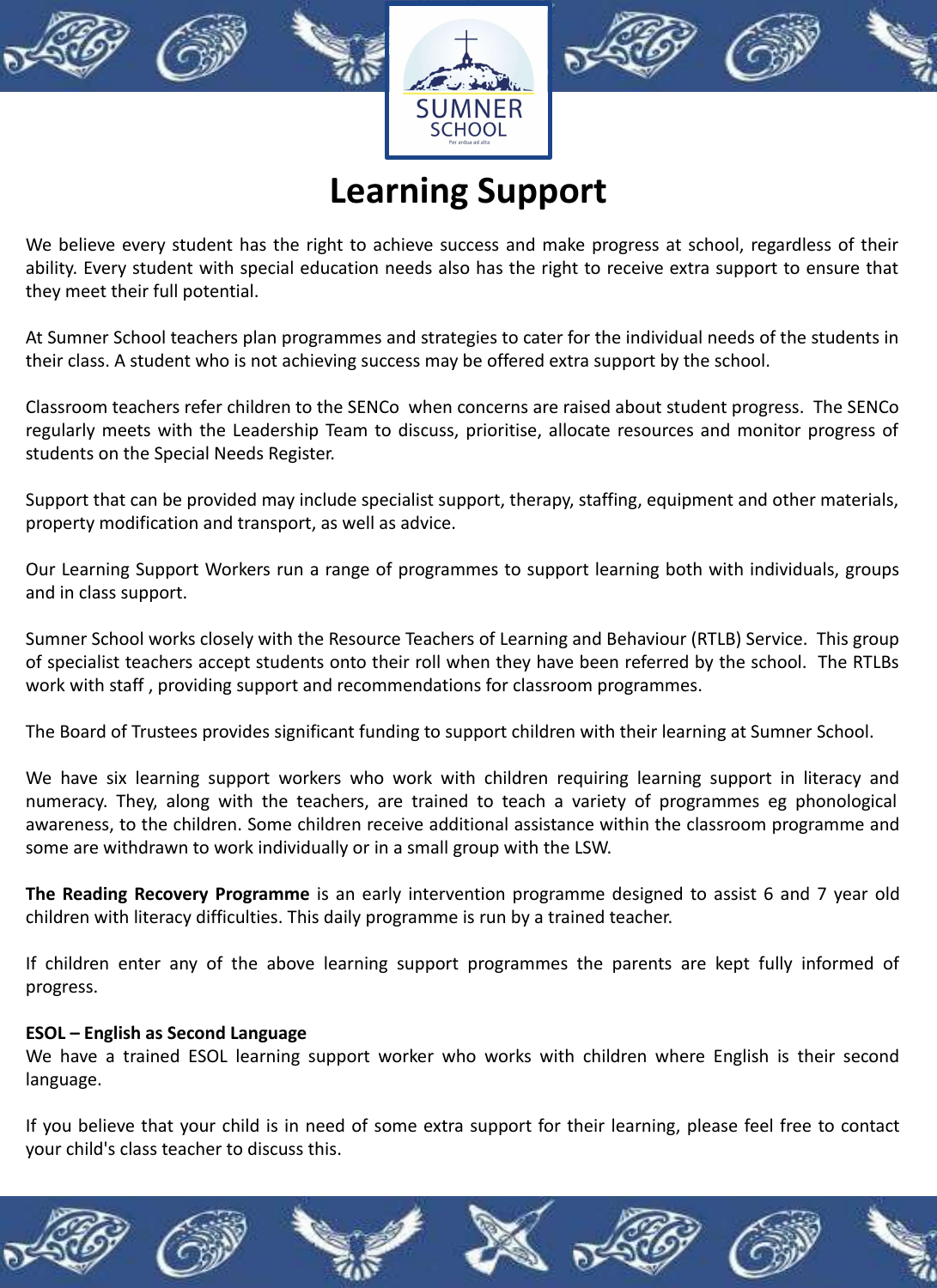







# **Enrichment Opportunities**

At Sumner School our enrichment programme focuses on the provision of learning opportunities that give breadth and depth to the curriculum, in line with student's interests, abilities, qualities and needs. It is designed to offer challenges and opportunities that are in addition to those within the curriculum. These opportunities include competitions, specialist programmes, tuition and extra-curricular clubs and are offered to different students throughout the year, in response to their needs and individual strengths. Therefore Enrichment Programmes may run for the whole year, at a selected time during the week or they may run for a shorter but more intensive period of time. This gives the flexibility to target student needs more effectively.

We do this by aligning opportunities available to our students with the whole school curriculum inquiry concepts. This is so that we can continue to integrate enrichment as part of classroom programmes and provide students with experiences which compliments their learning in the classroom. It also enables increased opportunity for ākonga to follow their 'passions' and have student agency in their learning.

## **Literacy Enrichment Opportunities:**

Toi Toi Writing Journal Submissions, Young Writers Workshops, Debating , Creative Writing workshops, Kid's Lit Quiz, Current Events Quiz, Spelling Quiz and ICAS examinations.

## **Numeracy Enrichment Opportunities:**

Otago Problem Solving Competition, Aupaki Maths Enrichment at Linwood College , EPro8 Science and Engineering Competition , Cantamaths, STEM Club and Robotics.

## **Music Opportunities:**

Christchurch School of Music tutoring and band programmes, School Rock Bands, Sumner School Choir, School Productions, Regular music performances in assembly and Kapa haka.



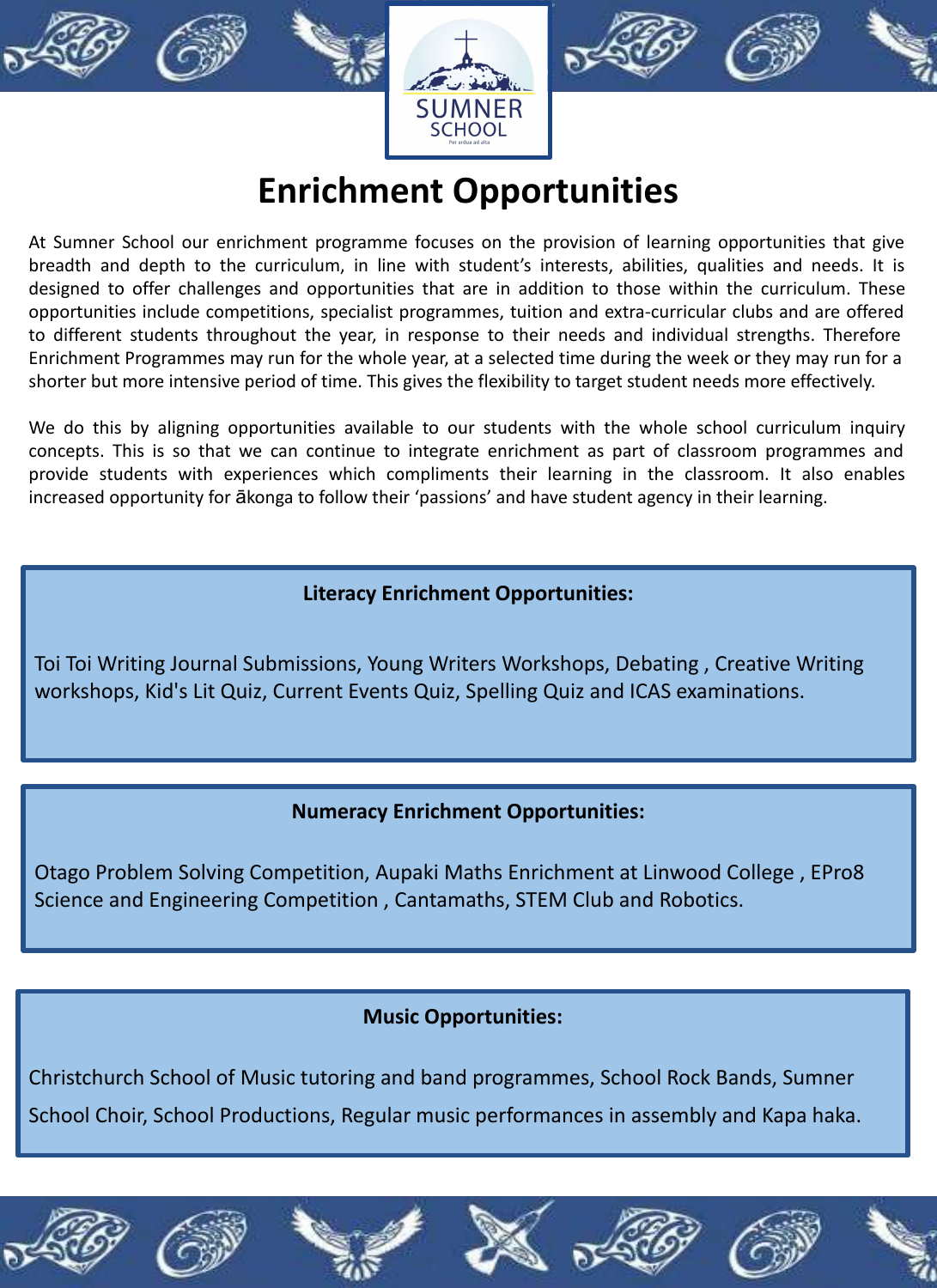







# **Enrichment Programmes continued**

**Rangatiratanga - Student Leadership** 

School Leaders, House Captains and Deputy House Captains, Student Council, Road Patrollers, Media Team, Wellbeing Leaders, Librarians and Whānau Leaders.

## **Environment Enrichment Opportunities:**

Gardening Club; Collect, Sow, Grow Port Hills Project and Sumnervale Regeneration Project.

## **Sports Opportunities:**

School sports teams, Canterbury Zone Tournaments , Aupaki Kāhui Ako sports coordinator

programme, Year 7&8 Volleyball Competition and Year 7 & 8 Sports programme.

## **Visual Arts Opportunities:**

Ongoing Art projects linked to our Concept Based Curriculum and Art Club.

## **Other Opportunities include:**

Science Badges, Christchurch Cultural Festival, Home Learning Challenges, ICAS examinations, Techsperts - trained to help with technology, Aupaki Tech Fest, Aupaki Speech Competition, Aupaki Cultural Festival, Aupaki Music Festival, Aupaki Rocks, Overseas Learning Experiences to Glendal School Melbourne and Vanuatu.











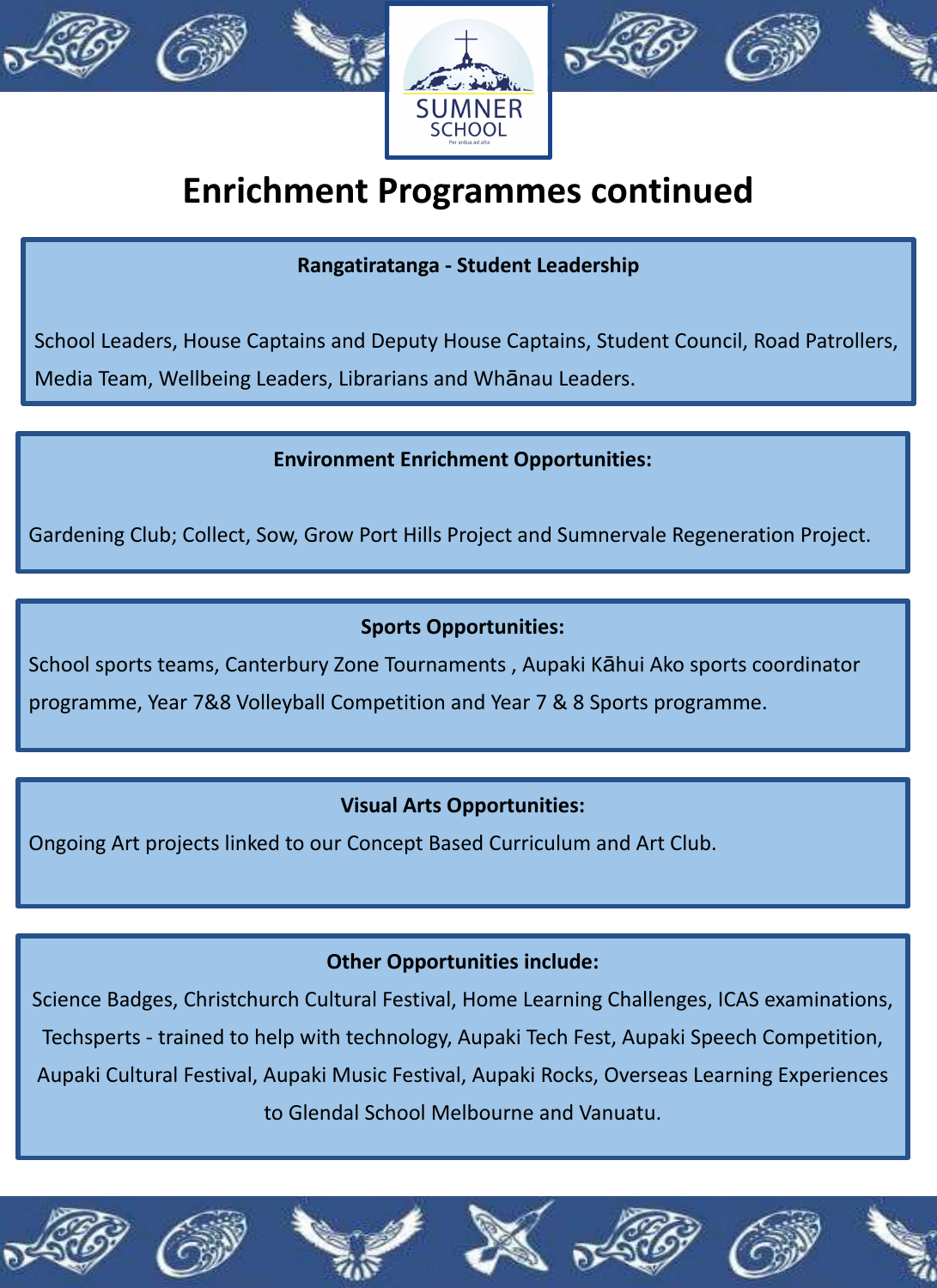



# General Information A-Z

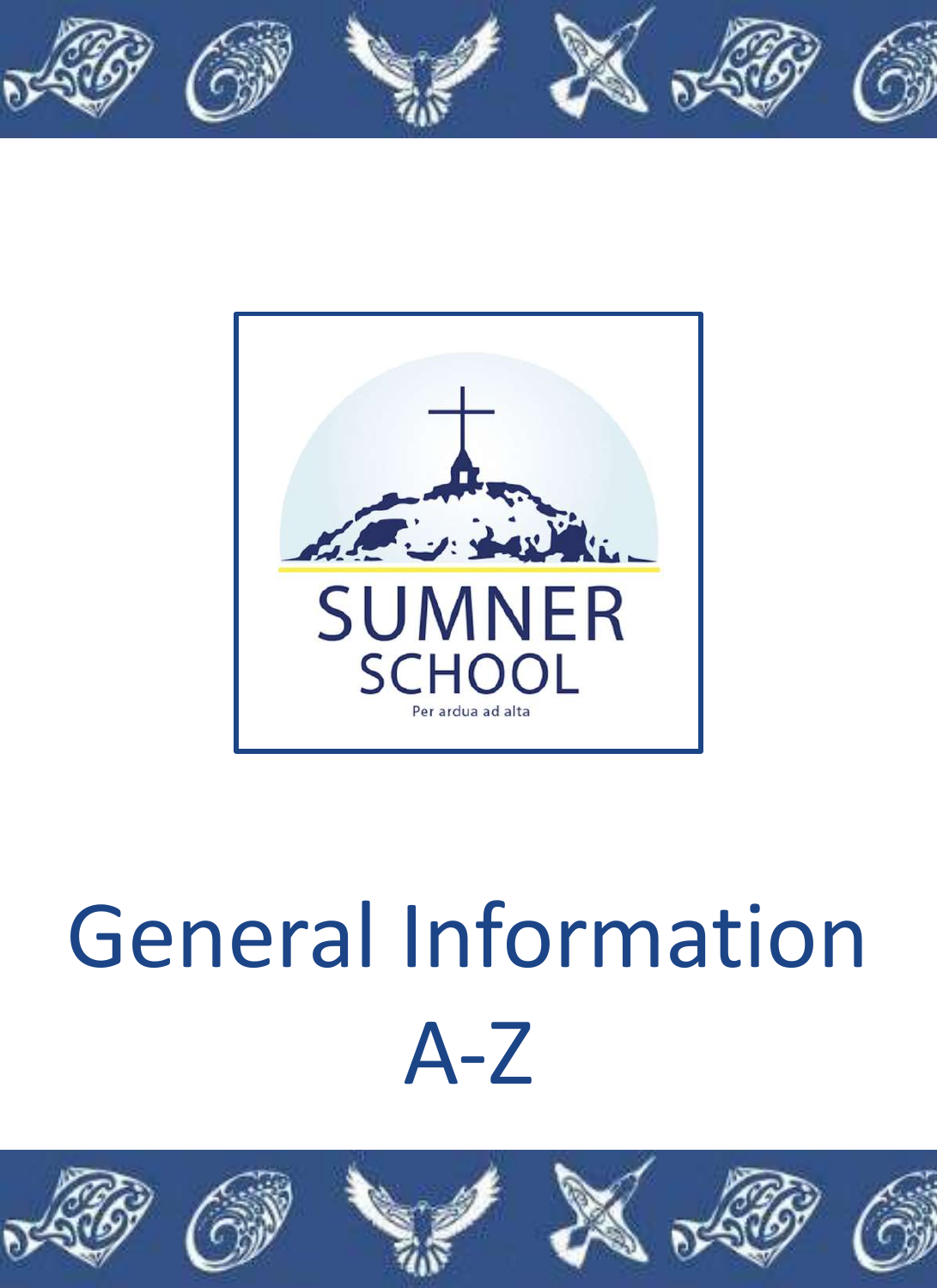



**General Information - A** 

#### **Attendance:**

Children are expected to regularly attend school. Caregivers are obliged by law to ensure their children maintain regular attendance. We use an electronic attendance register system (eAR). Each morning and afternoon teachers complete their class register. If a student is absent from school for any reason, the teacher must enter a code. These absences fall under two main categories ' explained' and 'unexplained'.

It is the responsibility of parents to contact the school to explain why their child is absent. You can do this by;

- Phoning 326 6546 to explain the child's whereabouts ([please leave a message before 8.30am)
- sending an email to [admin@sumner.school.nz](mailto:admin@sumner.school.nz)
- Reporting absence via our School app.

If an explanation is not received the office staff will attempt to contact parents to seek an explanation. These follow-ups do have a significant impact on our admin time so we really appreciate all parents ensuring that they have contacted the school if their child is going to be away. Please note that according to the Ministry of Education criteria, any absences due to travelling on family holidays during term time are treated as unjustified absences. These absences need to be put in writing or email **[admin@sumner.school.nz](mailto:admin@sumner.school.nz)**

## **Accidents:**

Although every reasonable precaution is exercised, accidents do happen. Minor ones receive first-aid treatment from the teacher on duty. In all cases of head injury, suspected bone injury, bad cuts, etc. the parent is notified immediately for the necessary medical attention to be sought.

All accidents at the school are investigated, recorded and if serious enough, reported to the Board of Trustees. Children are not sent home unless their parents have been informed, and must be accompanied before leaving the school.

In order to keep our Emergency Contacts up to date, please notify the school of any change of alternative contact, (for when a parent is not at home) and change of doctor.

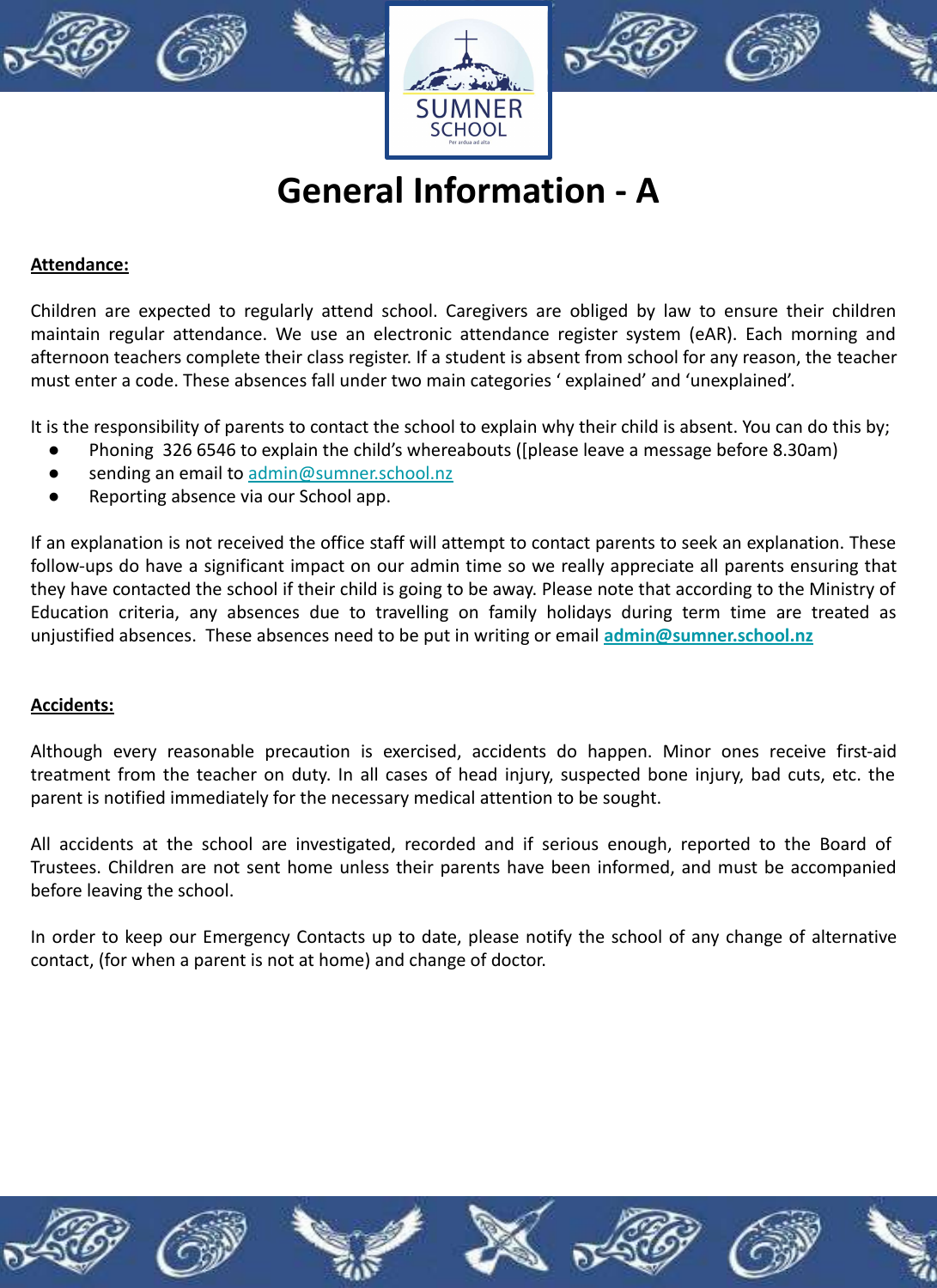







**General Information - A** 

**After School Care:**



My After School Headquarters (MASH) programme is run from our school site before and after school each day during the following times:

> 7.30am to 8.30am 2.30pm to 5.30pm

MASH also run holiday programmes 8.00am to 3.00pm throughout the year (child care from 3.00pm to 5.30pm). Please contact them either by phone: 0800 420520 or email: [admin@mashkids.co.nz](mailto:admin@mashkids.co.nz)

## **Assemblies:**

Whole school assemblies are held fortnightly ('odd' weeks) on Friday's from 9.15-10am in our School Hall. Whānau and families are warmly invited to attend. PLEASE NOTE: During 2022 these may be held virtually within classes due to Covid Protection Framework settings.

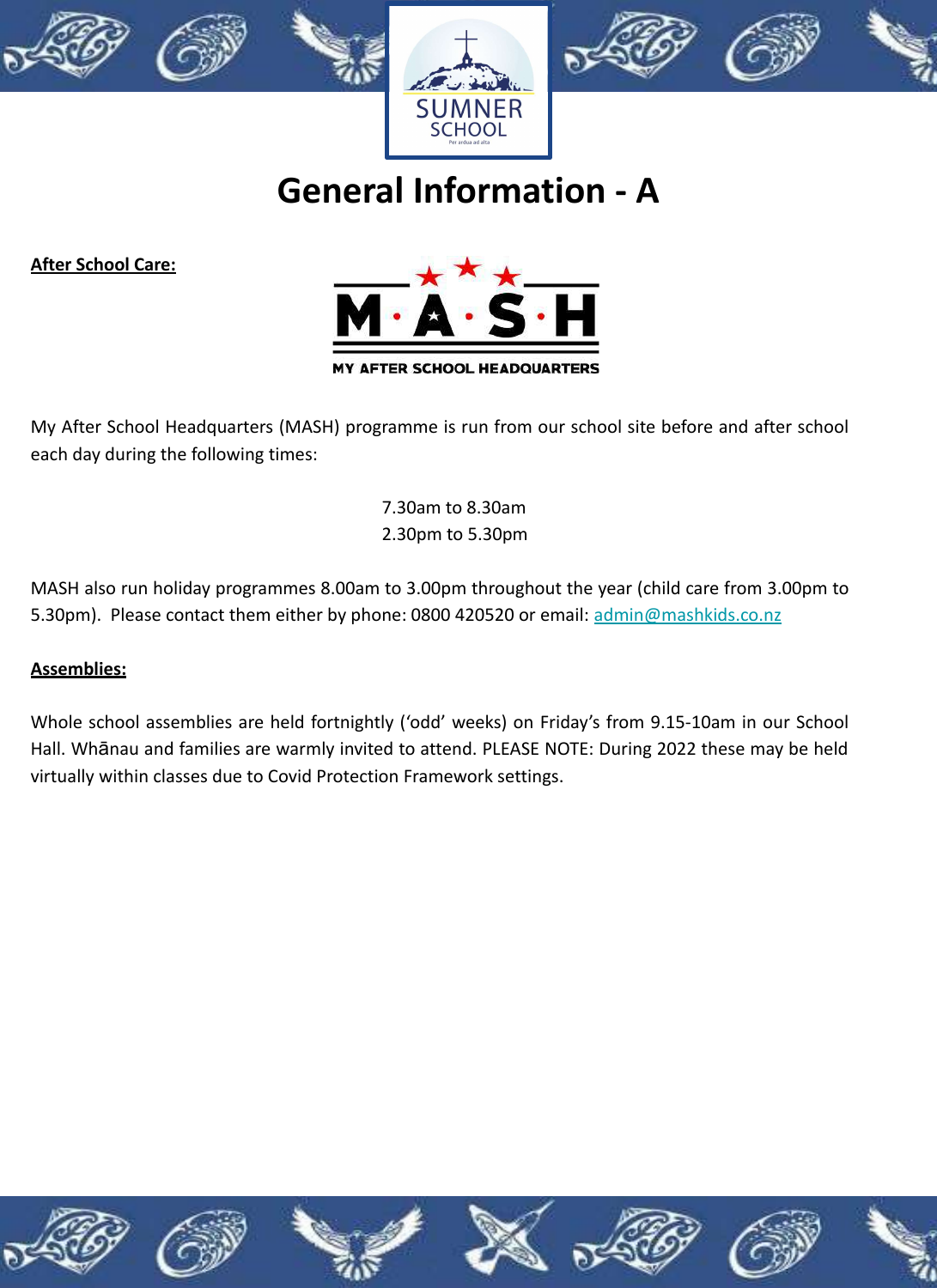







**General Information - C** 

**Communication**:



Our School App is our main method of communication with whānau, parents and caregivers. All newsletters, school updates and reminders and team notices and newsletters will be sent out via this platform. **Most importantly however, all communications in the event of an emergency will also be sent via our school app.** 

To download our App, head to the Apple App Store or Android Google Play Store and search for School Apps. Once downloaded subscribe to Sumner School.

You are welcome to share the App with any Whānau members who may need to be in connection with the school, but please note for safeguarding purposes we have asked for it to be password protected and you will therefore be required to enter a password on download. Please click to request our password on download or ask at the School Office.

Once you have the app on your phone you will need to subscribe to the Alert Groups that are appropriate for your child(ren). To do this open the app, click on the Alerts icon in the bottom right of the home screen and click on tick icon in the top right hand corner. From the drop down options deselect any alert groups that are no longer needed and select your child(ren)'s class and learning team for 2020. **PLEASE NOTE**: You will need to select both groups to receive alerts for both the class and the team.

Please contact the school office or your child's teacher if you require support with this.

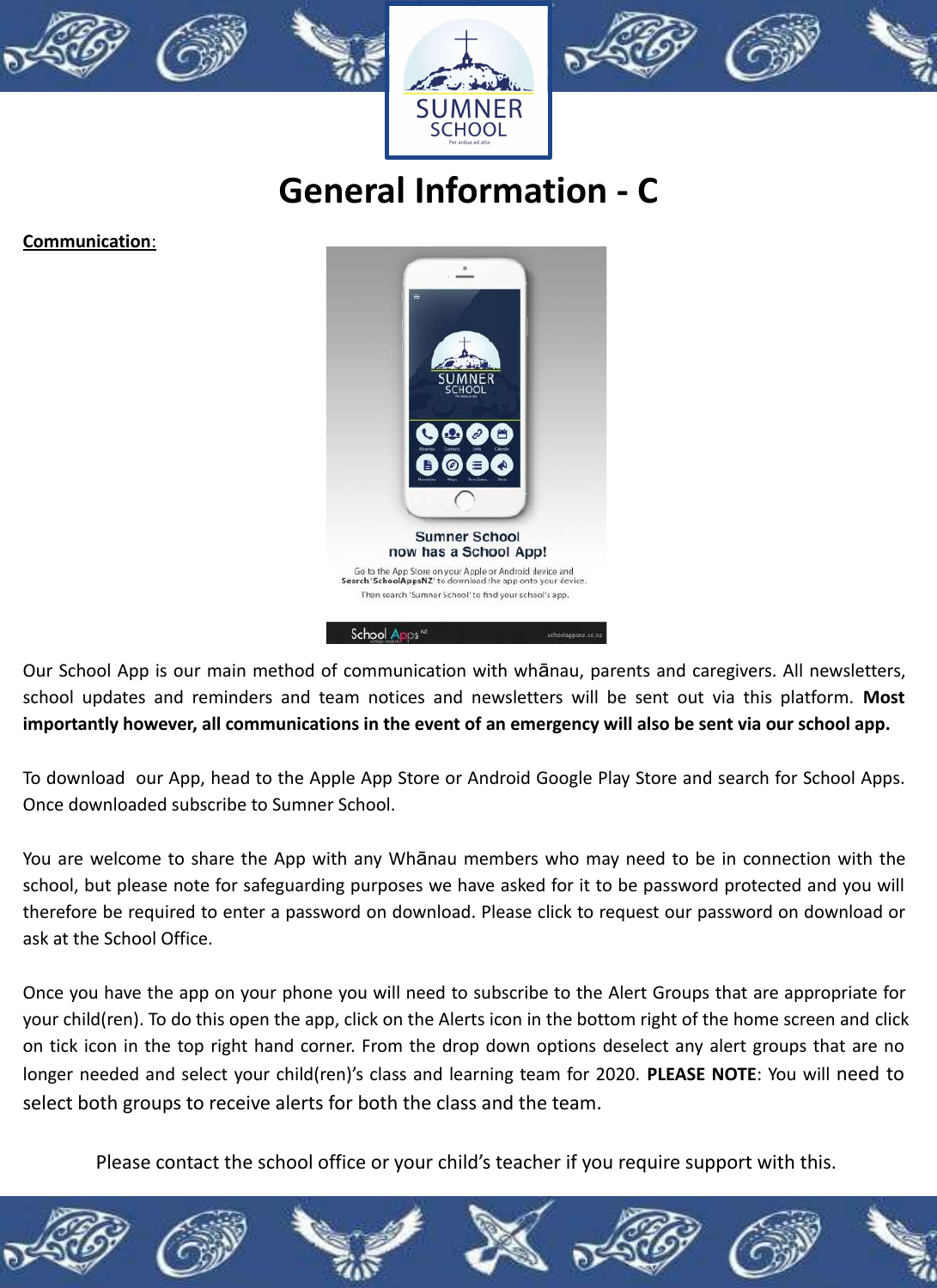

**General Information - C** 

#### **Concerns:**

The partnership between home and school is an essential part of learning. If you have any questions or concerns about your child please make time to speak to one of our team about it. Your first port of call would usually be your child's Homeroom Teacher. Our team are available to talk to parents before school from 8:30am and immediately after school. At times it may be more appropriate to arrange a meeting time with us so that we can have a little more time together to discuss any questions or concerns you may have. In these cases please contact us via email to arrange a separate meeting time.

If your concern is of a more serious nature it may be applicable to speak directly to your child's Team Leader, our Deputy or Associate Principal, or to our Principal.

Please use the flowchart below to help you identify the correct course of action for your concern.

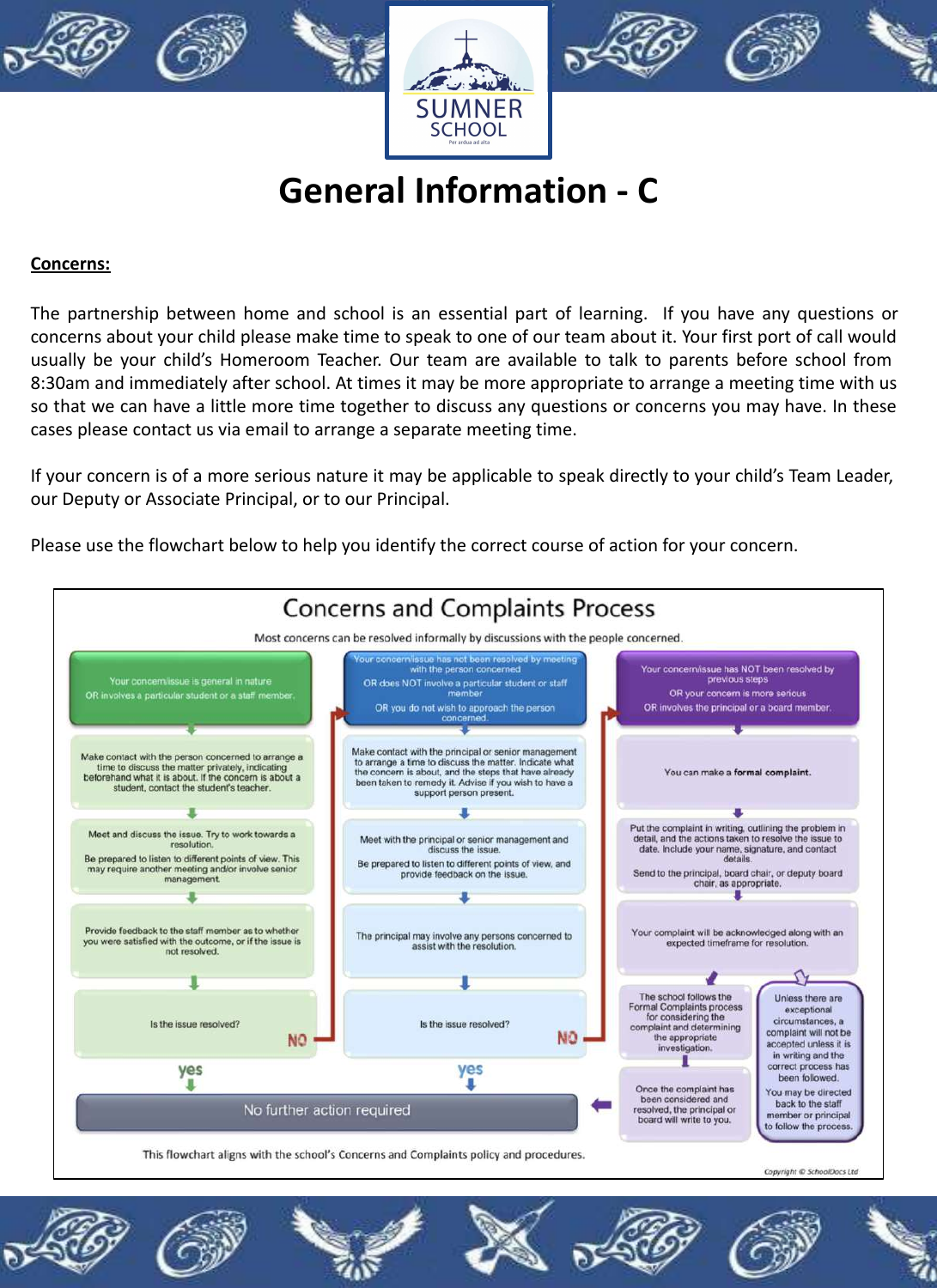

# **General Information - C**

## **Cycling to School:**

Parents are urged to ensure that children are not only proficient cyclists but that they also have an adequate understanding of basic road rules before allowing them to ride to school. Children below Year 4 are not encouraged to cycle to school for this reason.

It is compulsory for all children to wear an approved type helmet when cycling to and from school. It is recommended that all bicycles left at school be locked as we cannot be responsible for stolen cycles.

## **Community Pool:**

The school has the use of a heated pool that is operated by our community. Key cards are available for purchase from the Swimming Club committee. Key holders may use the pool outside school hours (except during club training times). Adult key holders are required to do some supervision during public hours.

## **Cell Phones:**

If parents wish their child to bring a cell phone to school for use outside of school hours, they must be kept in your child(ren)'s school bag and not used during the day. Please note that students who choose to bring their cell phones during the school day do so at their own risk - the school will not take any responsibility for them.

Parents needing to get a message to their children can do so via the school Office on 03 3266546.

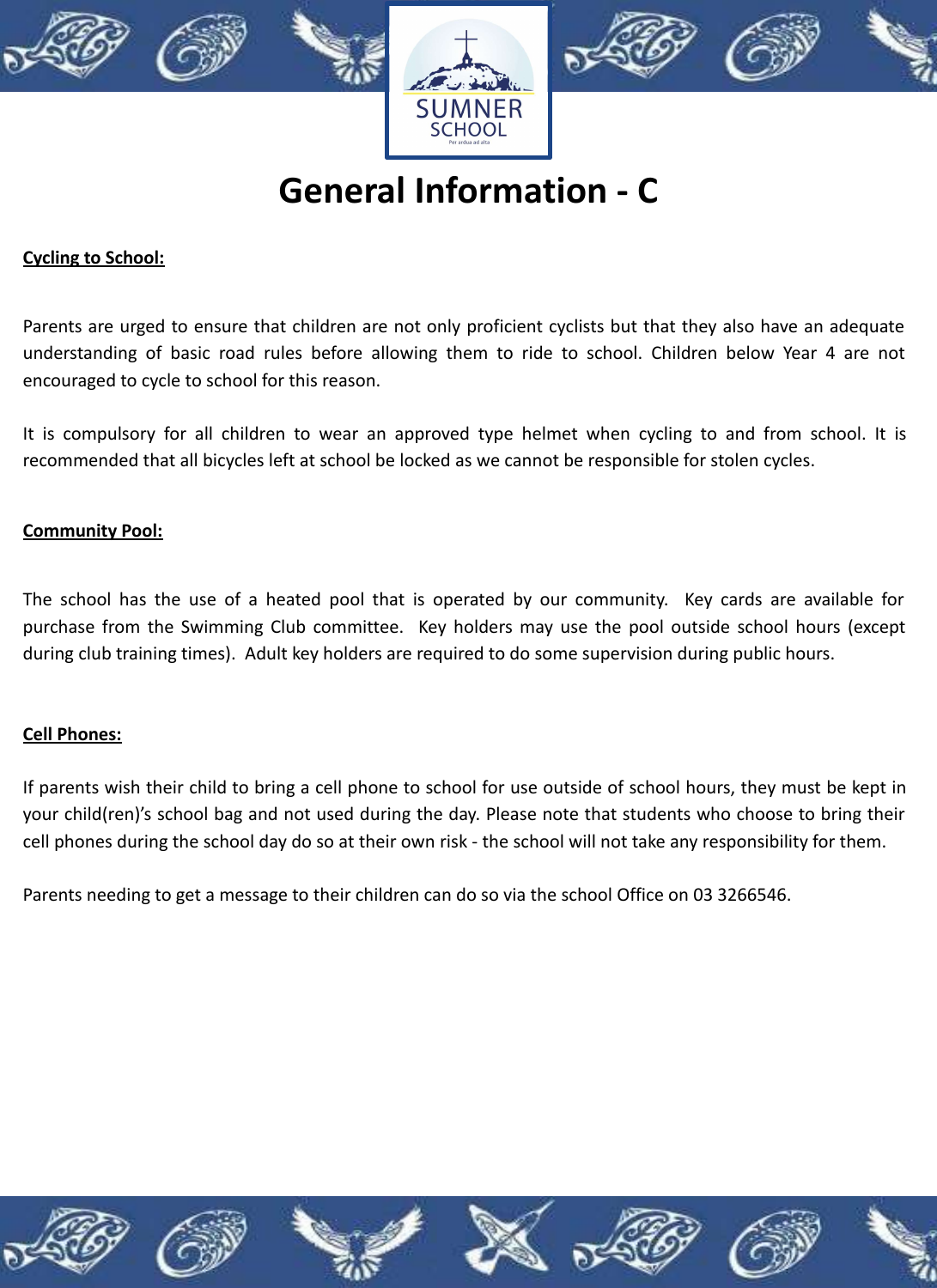

# **General Information - D**

## **Digital Technologies:**

Digital competence is an essential skill for 21st Century learners. Digital technologies are an integral part of learning at Sumner School with opportunities woven throughout our curriculum where appropriate. As well as learning how to use digital technologies, digital citizenship is also a vital skill that is taught across the school.

Our community value the vehicle that technology can provide for learners and believe that our children should be responsible, confident users and creators of technology. Understanding of Digital Citizenship and the safety, etiquette and footprints that go alongside using digital tools is essential. We also value a blended approach to technology where tools are selected for the value they can add to learning.

At Sumner School, we use a variety of digital platforms to support teaching and learning. In order for your child(ren) to access these platforms we will need your permission. Consent documents are available at our School Office and an overview of the platforms we use can be found below.

As well as using a variety of platforms to support learning, our students will also have access to the internet to support their learning. In order for your child to

| <b>Platform</b>                     | <b>Year levels</b> | Description of the platform and links for further information                                                                                                                                                                                                                                                                |
|-------------------------------------|--------------------|------------------------------------------------------------------------------------------------------------------------------------------------------------------------------------------------------------------------------------------------------------------------------------------------------------------------------|
| <b>Google Apps</b><br>for Education | Year $3 +$         | Students will have a Gmail account created under the sumner.school.nz<br>domain to enable them to work on a Chromebook and access learning<br>documents such as Google Sites, Slides, Docs and Sheets. All students and<br>parents are requested to sign a Responsible User Agreement when their<br>Gmail account is set up. |
| Seesaw                              | All<br>students    | Seesaw is the platform that we use to share your child (ren)'s learning with<br>you. This platform gives our children the ability to take videos, record their<br>voices and take photos. Parents will be required to consent to this<br>platform and download an app to access their students learning.                     |
| <b>Hero</b>                         | All<br>students    | Hero is our cloud based Student Management system that holds all our<br>students information.                                                                                                                                                                                                                                |











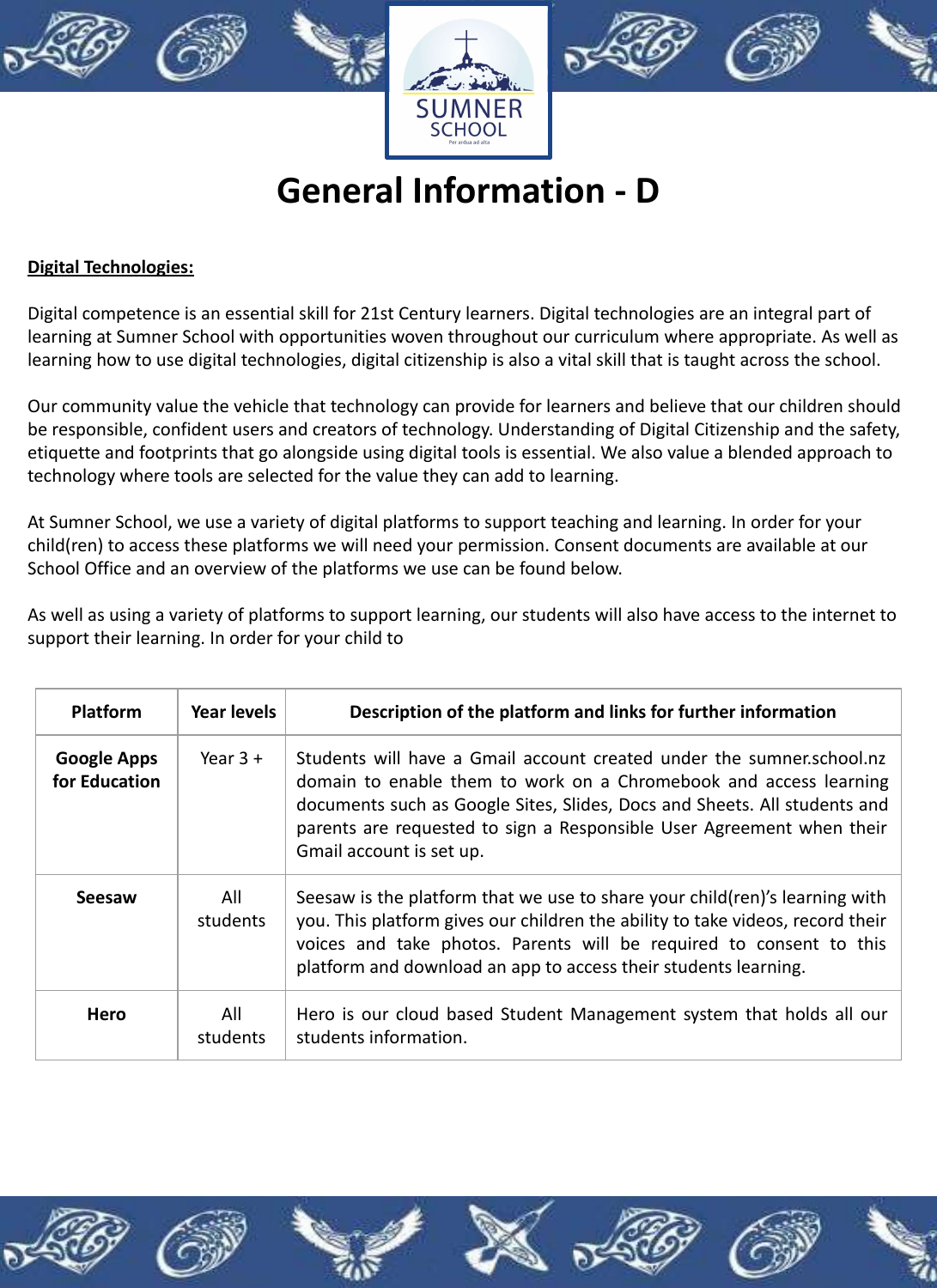





# **General Information - D**

## **School Donations:**

Requests for contributions towards the school donation and curriculum associated activities are forwarded to parents and caregivers at the beginning of each term. The school donation is \$195.00 per year (\$48.75 each term). Please be aware that this is a donation and therefore parents are not obligated to pay. School donations however, are an important component in the school's fundraising and without them we would not be able to provide the same level of learning support and high standard of teaching programmes.

Parents/Caregivers will receive notification of upcoming trips or activities; your contribution towards these costs would be appreciated within the term the trip or activity occurs. For large expense items e.g. swimming lessons, camps, skiing etc, payments are to be made in advance of the trip. The school is happy to accept regular part payments throughout the year, and offers internet banking facilities, EFTPOS or cash. We encourage parents to utilise internet banking and EFTPOS so there is minimal cash kept on the school premises.

Office staff would be really grateful if these two forms of payments could be used if at all possible as it has a huge impact on the amount of paperwork that needs to be done. If you must send cash to school there is the drop off box at reception for you to leave your payments in. Please ensure the envelope is clearly marked with your child's name and room number and is not sent to the classroom. For those who wish to make internet payments, the school account number can be found on the bottom of your child's statement. If you request a receipt it will be posted home.

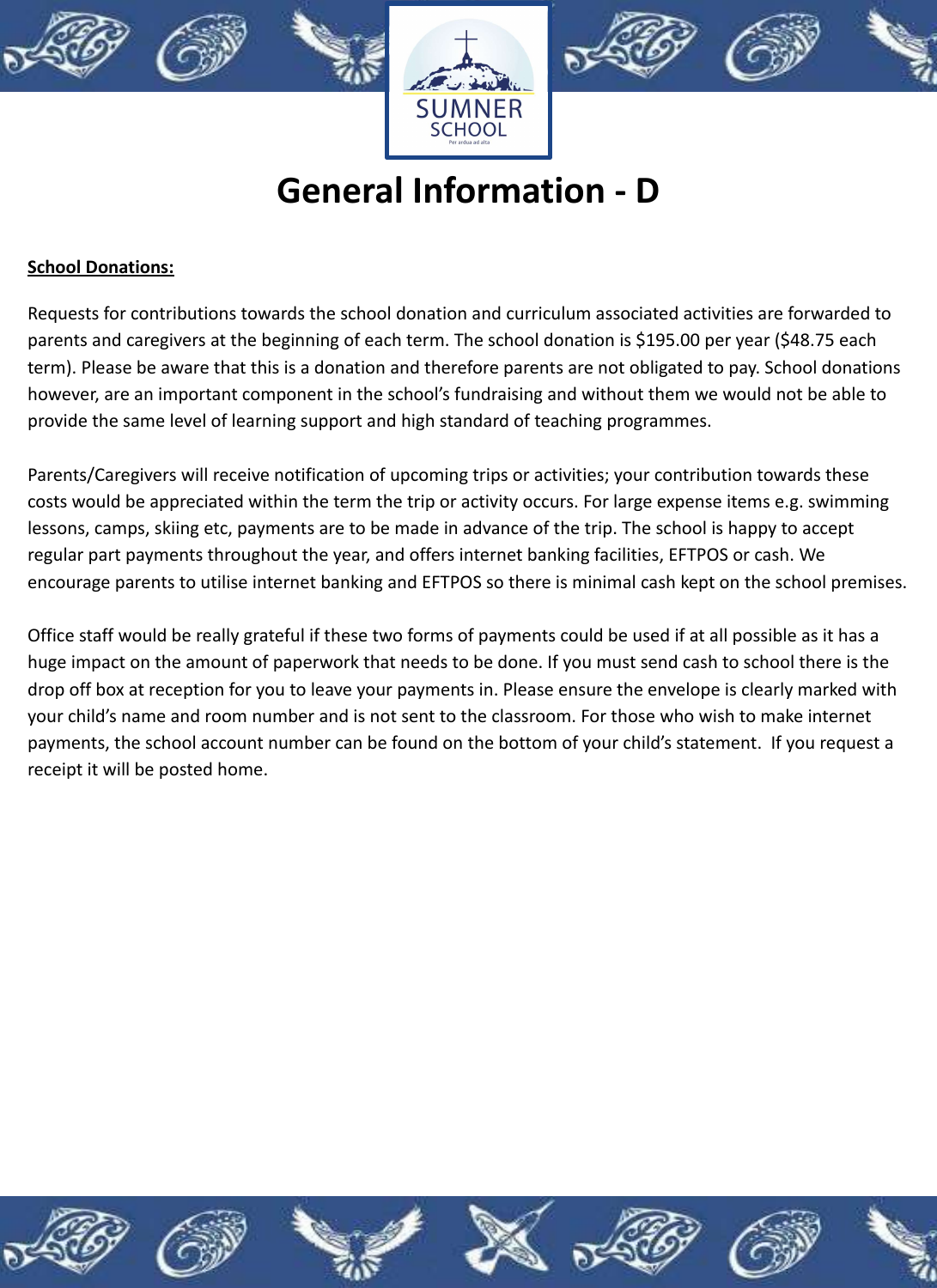

# **General Information - E**

## **Enrolment:**

The Ministry of Education requires schools to hold certain documentation before your child(ren) can begin at a school.

Sumner School is part of an enrolment scheme which means we are 'zoned'. An enrolment scheme is a means of limiting the roll to prevent overcrowding or the likelihood of overcrowding at a school, and enabling the Ministry of Education to make best use of the accomodation at schools in the surrounding area.

You must be residing in the Sumner School zone to attend our school. For information on our zone please see the map.



Evidence of residing in our zone may be in the form of an original bill, rental agreement, rates statement etc.

**For New Zealand Citizens:** In order to process your enrolment we will need production of your child(ren)'s original Birth Certificate or New Zealand passport along with completed Sumner School Enrolment Form and immunisation booklet.

**If your child is not a New Zealand Citizen**, we require the following documents:

Original passport showing an open student permit/visa allowing your child the right to study at any primary school in New Zealand, along with the parent's original passport showing endorsed work permit and completed Sumner School Enrolment Form.

**International Students** are required to pay Sumner School the appropriate fee before they can proceed to apply for a student visa to study specifically at Sumner School. Please contact our Business Manager Sue Stevens ([sstevens@sumner.school.nz](mailto:sstevens@sumner.school.nz)) regarding international fee payments. A student visa **must** be obtained before your child can start school.

**Please present all your original documents at our school Office where copies will be taken for our records**.

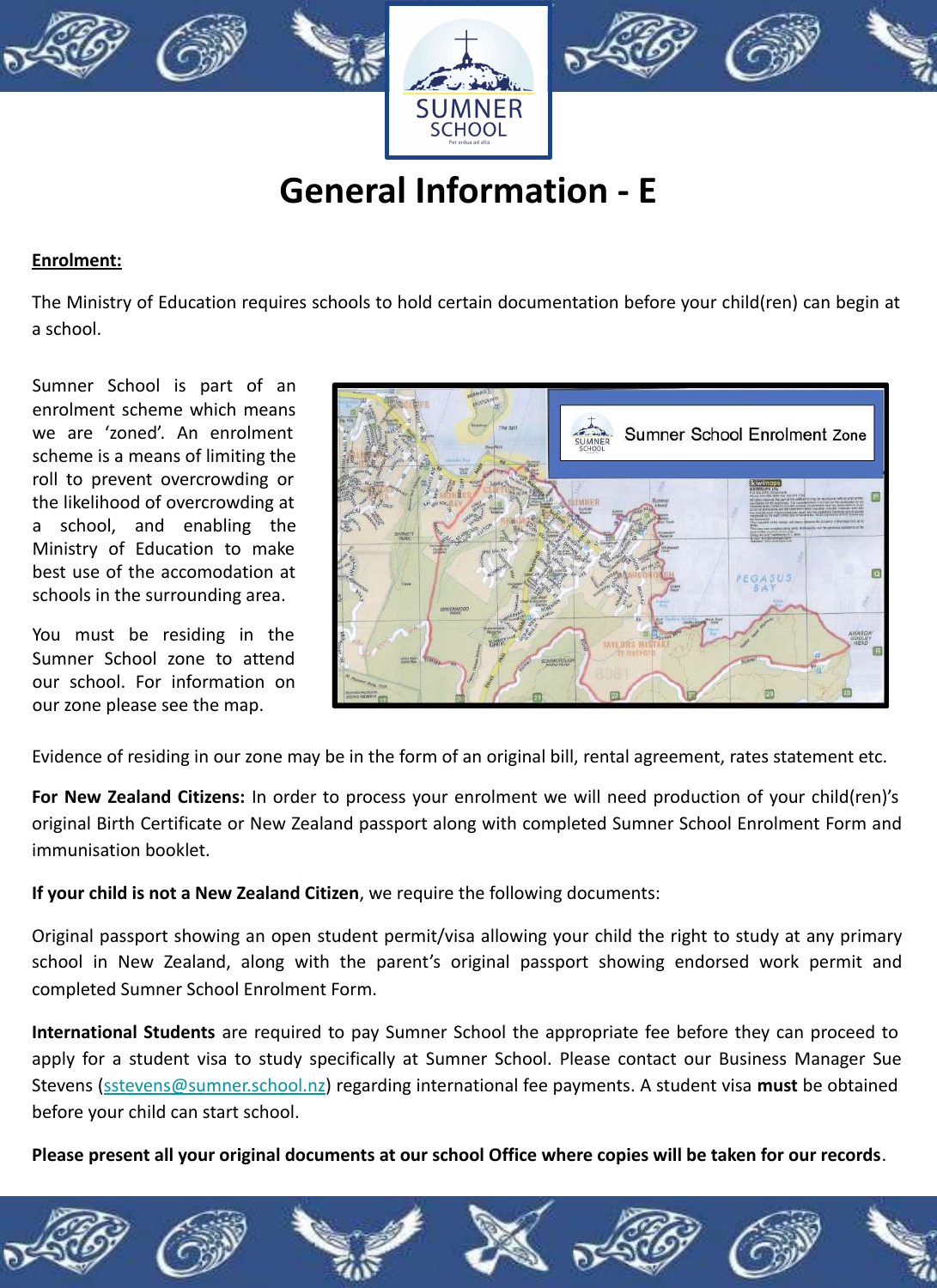

**General Information - L** 

#### **Lost Property:**

Lost property is an ongoing problem. Please name all articles of clothing, footwear and swimwear. Lost property is available for inspection inside the Office each weekday.

#### **Lunch at School:**

Children are supervised at lunchtime and must be seated for the first 10 minutes to eat their lunch. Children may buy their lunch on a Friday, which are provided by Pure Sushi. Order forms are available from the school office and need to be submitted before Thursday 12pm. We encourage all children to take their lunch rubbish home with them. This keeps litter on the school grounds to a minimum and also helps parents monitor their child(ren)'s eating habits.













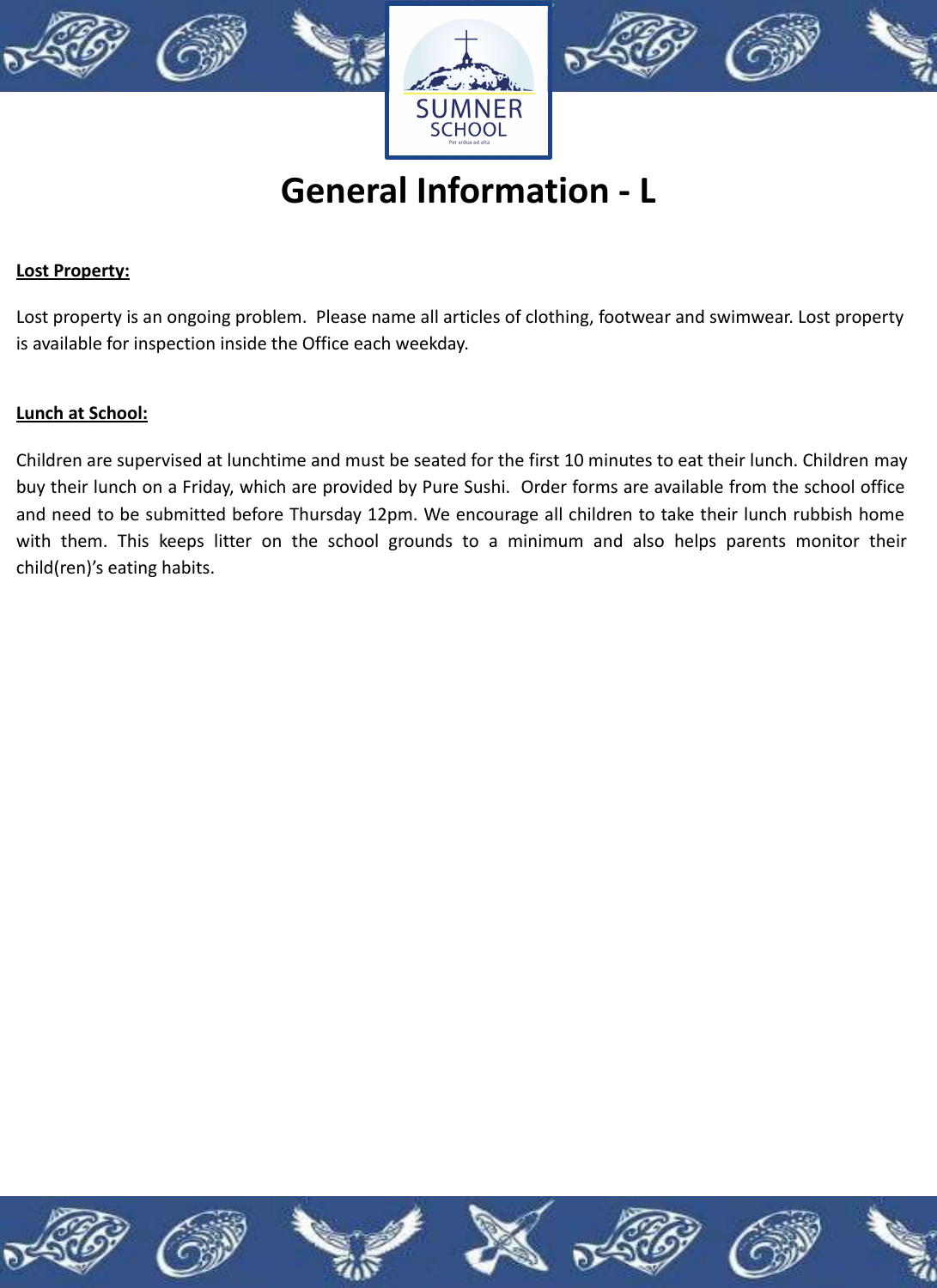

**General Information - N** 

#### **Newsletters:**

To keep parents informed about school activities, meetings and other functions, newsletters will be electronically sent home via our School App on every second Friday. Other notices usually go home on that day as well. Our newsletter is sponsored by local business people. A paper copy of the newsletter is also available at the Office.

If you would like to find out more about sponsoring our Newsletter please contact our Office Team ([admin@sumner.school.nz](mailto:admin@sumner.school.nz))

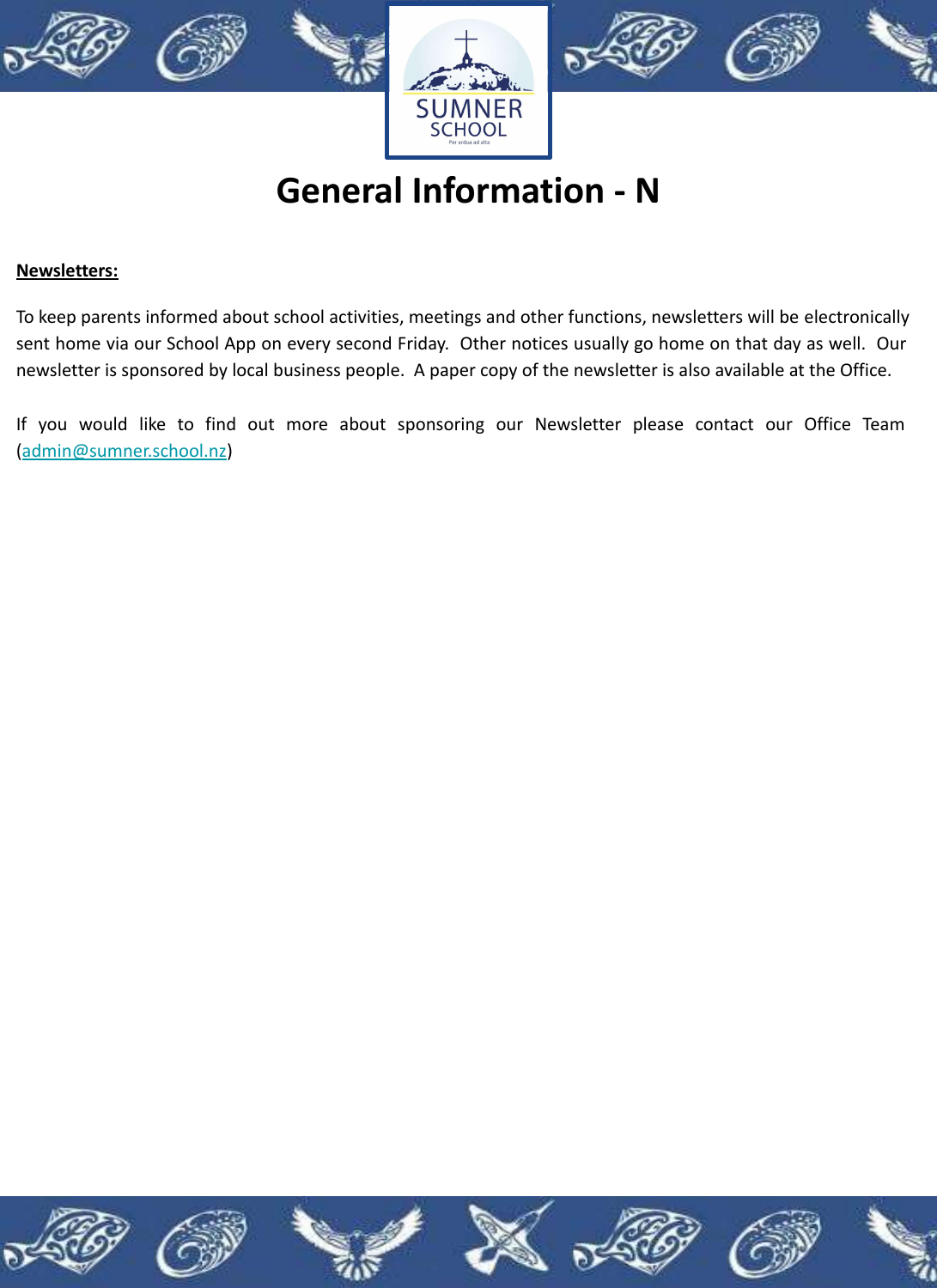





**General Information - P** 

#### **Pre-entry visits**

Children who have enrolled as New Entrants at Sumner School are invited to visit the New Entrant class during the fortnight prior to their fifth birthday. This visit is organised and coordinated by the Rapani (Years 0-2) Team Leader and takes place between 9-11am. This visit includes time for new parents and whānau to meet with our New Entrants teacher and Deputy Principal so that any questions they may have can be answered. These visits are an important way of introducing children to the school and class environment. We look forward to meeting you and your child.

#### **Parent Teacher Association:**

The Sumner School Parent Teacher Association is made up of a group of interested, motivated parents. They are involved in a wide range of activities which support the school both practically and financially and believe in the importance of maintaining a strong parent, teacher relationship. It's not all about fundraising - they have a lot of fun in the process!

The PTA will happily welcome new members at any time so feel free to contact any members about joining our friendly team. It's a small commitment for a very satisfying result. You can choose to officially join and have a specific role, or just be someone who helps out with special events from time to time. Fresh faces and bright ideas are always welcome!

Some of the roles the PTA do outside of fundraising include: holding a new parents morning tea, providing morning tea at sports day, returning lost property.

#### **Ways to get involved:**

## 1. **Join the PTA team and attend meetings**

Come along to a meeting and/or just join the PTA team. Not only will you be helping out our school but being part of the PTA is a wonderful way to get to know the families within our community.

## 2. **Help out with events**

If you can't commit to meetings but would still like to help out on an ad hoc basis, email Amanda Price **[pta@sumner.school.nz](mailto:pta@sumner.school.nz)** and you will be added to a list of parents we can call on for helping out at events etc.

## Because many hands make light work!

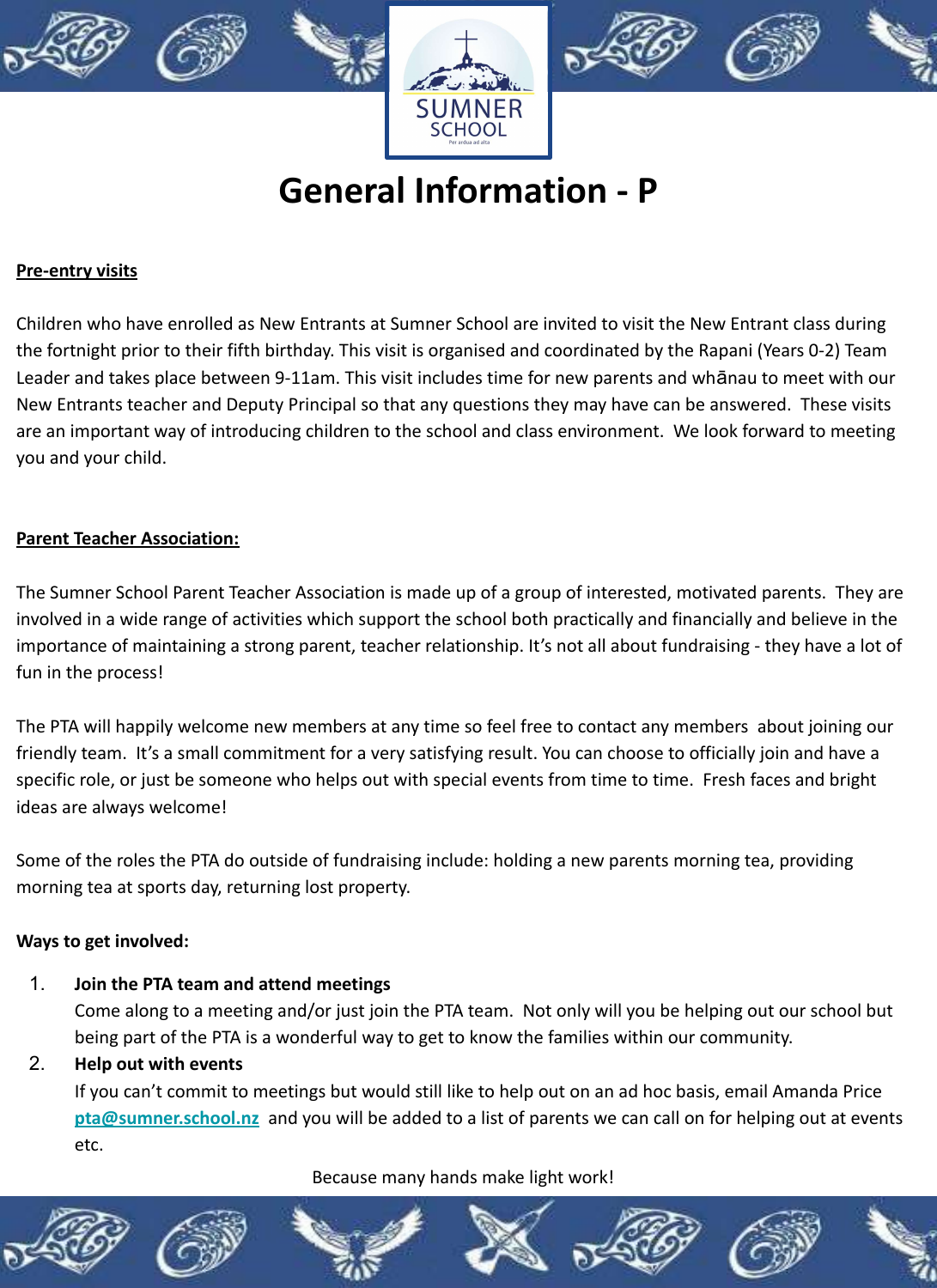

# **General Information - R**

#### **Reporting to parents and whānau:**

Learning Conferences are held in the first couple of weeks of the year and again at the end of Term 2. Parents of New Entrant children have a separate meeting with their teacher after six weeks at school. The purpose of these conferences is to discuss progress and achievement and we encourage the children to take part in the process. We also write reports on children's progress mid-year and at the end of year. All parents are welcome to talk with their child's teacher or the Principal at any time during the year; however we ask that you phone to make an appointment. Do not hesitate to make contact if you have any queries or worries.

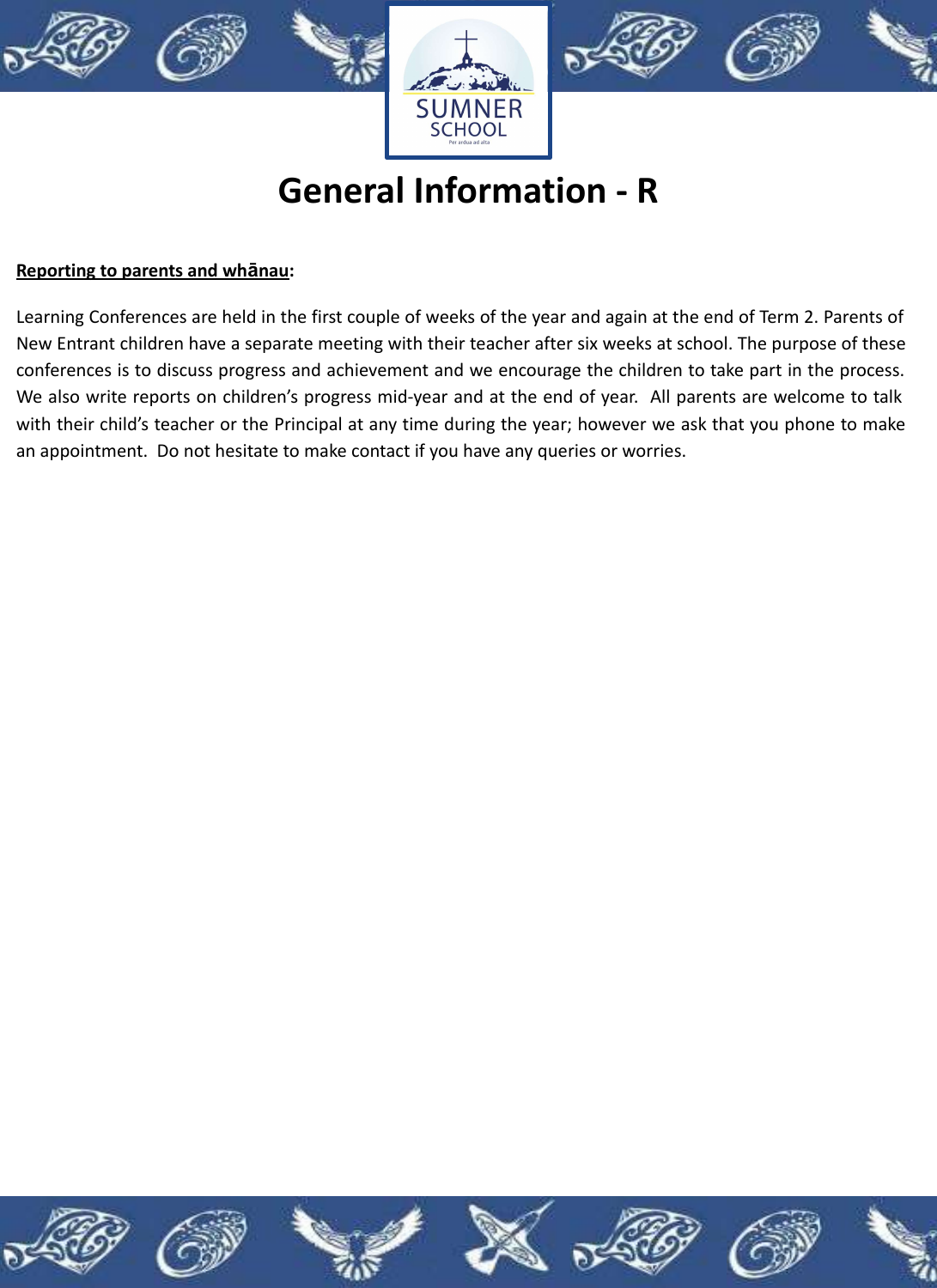

# **General Information - S**

## **The structure of our school day:**

| 8.30am             | Classrooms open for students and families. Please note that the school<br>cannot accept responsibility for students on site before 8.30am. |  |
|--------------------|--------------------------------------------------------------------------------------------------------------------------------------------|--|
| 9.00am             | Start of school day. If students arrive after 9.00am please report to the<br>Office.                                                       |  |
| 10.40am - 11am     | <b>Morning Tea</b>                                                                                                                         |  |
| 11.00am - 12.30pm  | Classes                                                                                                                                    |  |
| 12.30pm - 1.30pm   | Lunch Break - including supervised eating time                                                                                             |  |
| 1.30-3.00pm        | Classes                                                                                                                                    |  |
| 3.00pm             | End of school day                                                                                                                          |  |
| 3.30 <sub>pm</sub> | School grounds to be clear of unsupervised children                                                                                        |  |

| 2022 Term Dates                                                              |                                                                            |                                         |                                                                                                                    |
|------------------------------------------------------------------------------|----------------------------------------------------------------------------|-----------------------------------------|--------------------------------------------------------------------------------------------------------------------|
| Term One                                                                     | Term Two                                                                   | <b>Term Three</b>                       | <b>Term Four</b>                                                                                                   |
| Tuesday 1 February -<br>Wednesday 13 April<br><b>TOD Thursday - 14 April</b> | Monday 2 May - Friday 8 July<br><b>Teacher Only Day - Friday 3</b><br>June | Monday 25 July - Friday 30<br>September | Monday 17 October -<br>Tuesday 16 December,<br>12.30pm finish<br><b>Teacher Only Day - Thursday</b><br>10 November |









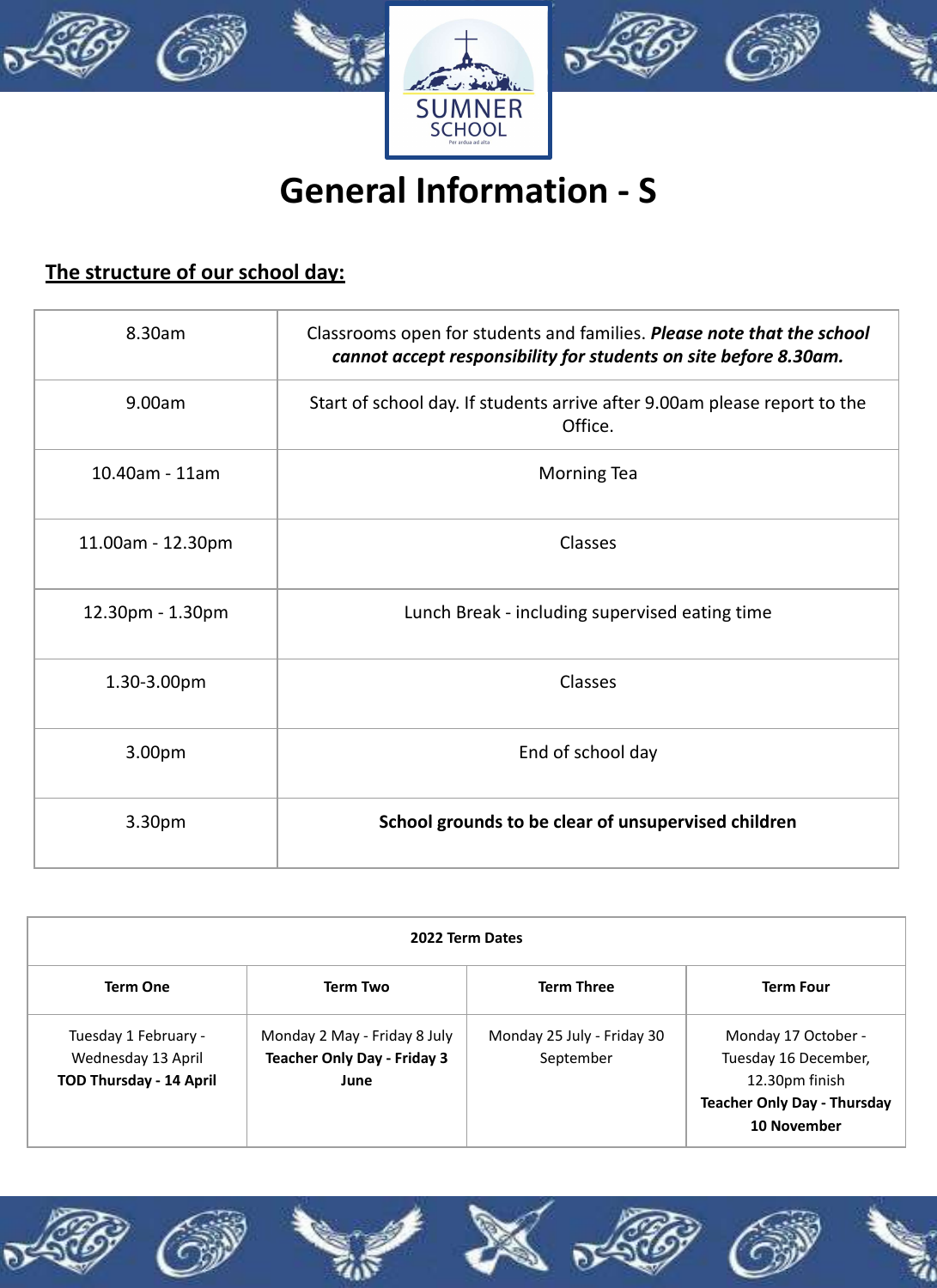





**General Information - U** 

#### **Uniform:**

Uniform is compulsory at our school. Our uniform is based around a colour code of navy with jade. Samples are on display in the school office and are for sale at *The Warehouse*, Eastgate Mall. Mainland Uniforms also supplies online ordering of our uniform with free delivery for purchases over \$50. [www.mainlanduniforms.co.nz](http://www.mainlanduniforms.co.nz)

We also have a small amount of second hand uniform available for sale in our School Office. All proceeds from this contribute towards our PTA (Parent Teacher Association) fundraising efforts for the school.

Jewellery is fully discouraged at school, mainly for reasons of safety. This includes such items as dangling earrings, necklaces, coloured fingernails, multi-bangles, etc. It is preferred that students do not wear these to school.

|              | Summer                                                                                                                       | Winter                                                                                                                                             |
|--------------|------------------------------------------------------------------------------------------------------------------------------|----------------------------------------------------------------------------------------------------------------------------------------------------|
| <b>BOYS</b>  | Navy Blue Polar fleece<br>Navy blue sweatshirt<br>Jade polo shirt<br>Navy blue shorts<br>Navy sports shorts                  | Navy Blue Polar fleece<br>Navy blue track pants<br>Jade polo shirt with long<br>sleeves<br>Navy Blue Polyprop may be<br>worn underneath jade shirt |
| <b>GIRLS</b> | Same as boys with the addition of a checked dress,<br>or navy culottes                                                       | Same as boys with the option of<br>a McKenzie check skirt or navy<br>culottes                                                                      |
|              | For both girls and boys, sensible shoes for participating in sporting activities (sandals<br>when appropriate in the summer) |                                                                                                                                                    |

Please ensure that garments are named clearly. Lost property is stored in the school Office.









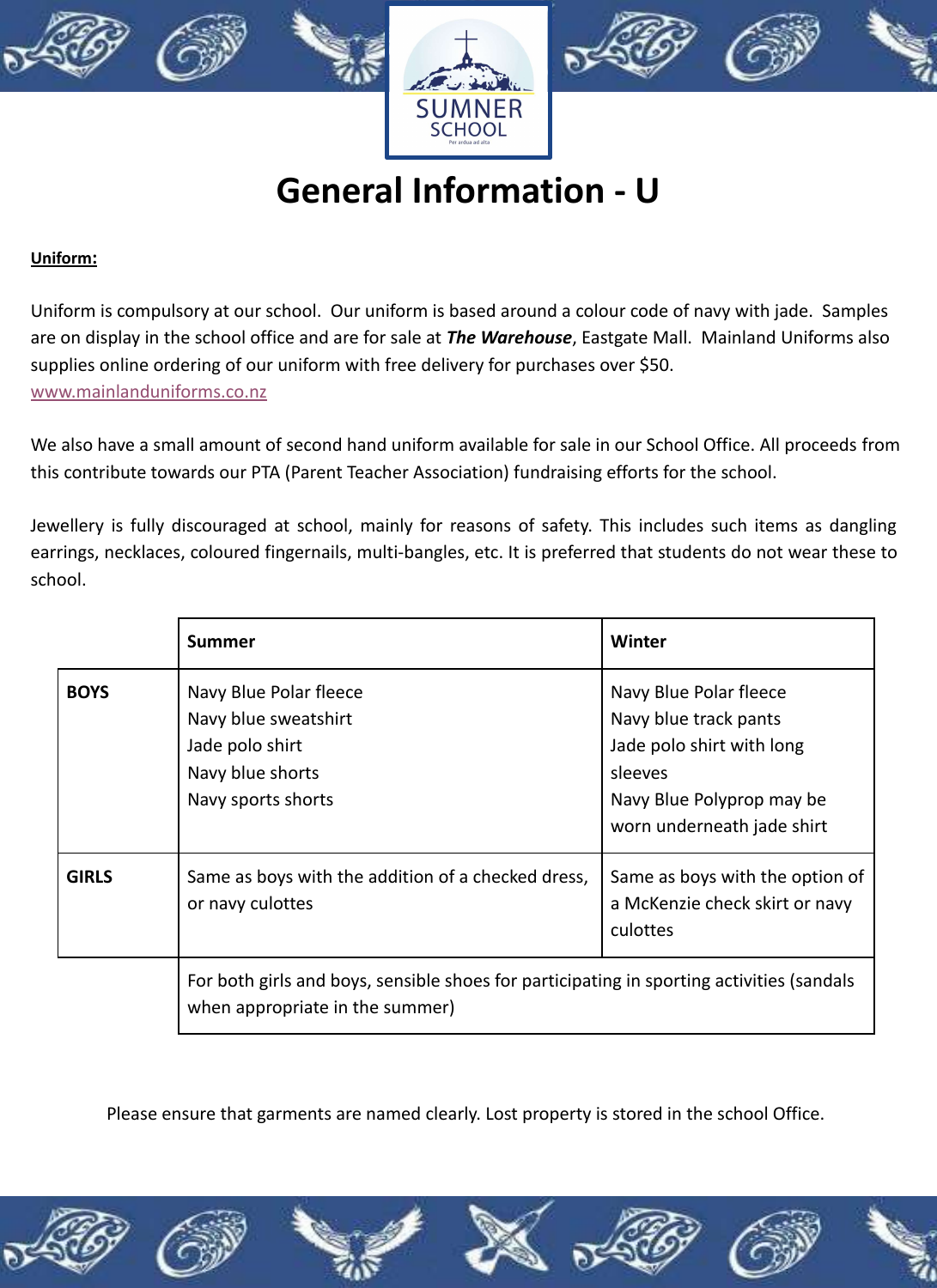

# **General Information - V**

#### **Volunteering your time:**

We encourage and greatly value the help parents and other community members are able to give teachers and the school. This greatly enhances the programmes that we are able to offer and many extracurricular activities are not possible without extra adult help. Volunteers who commit on a regular basis, particularly on overnight trips like camps, will be required to undergo police vetting. Programmes that regularly require parental support include PMP (a PE programme for juniors), and Road Patrol before and after school. If you are available to assist with any of these, please contact a class teacher or the office.

In the event of providing transport for students in private cars, parents are reminded that all passengers must wear a seatbelt, junior students should not be in a seat with an airbag, the car must be registered and have a current Warrant of Fitness and the driver must be fully licensed.